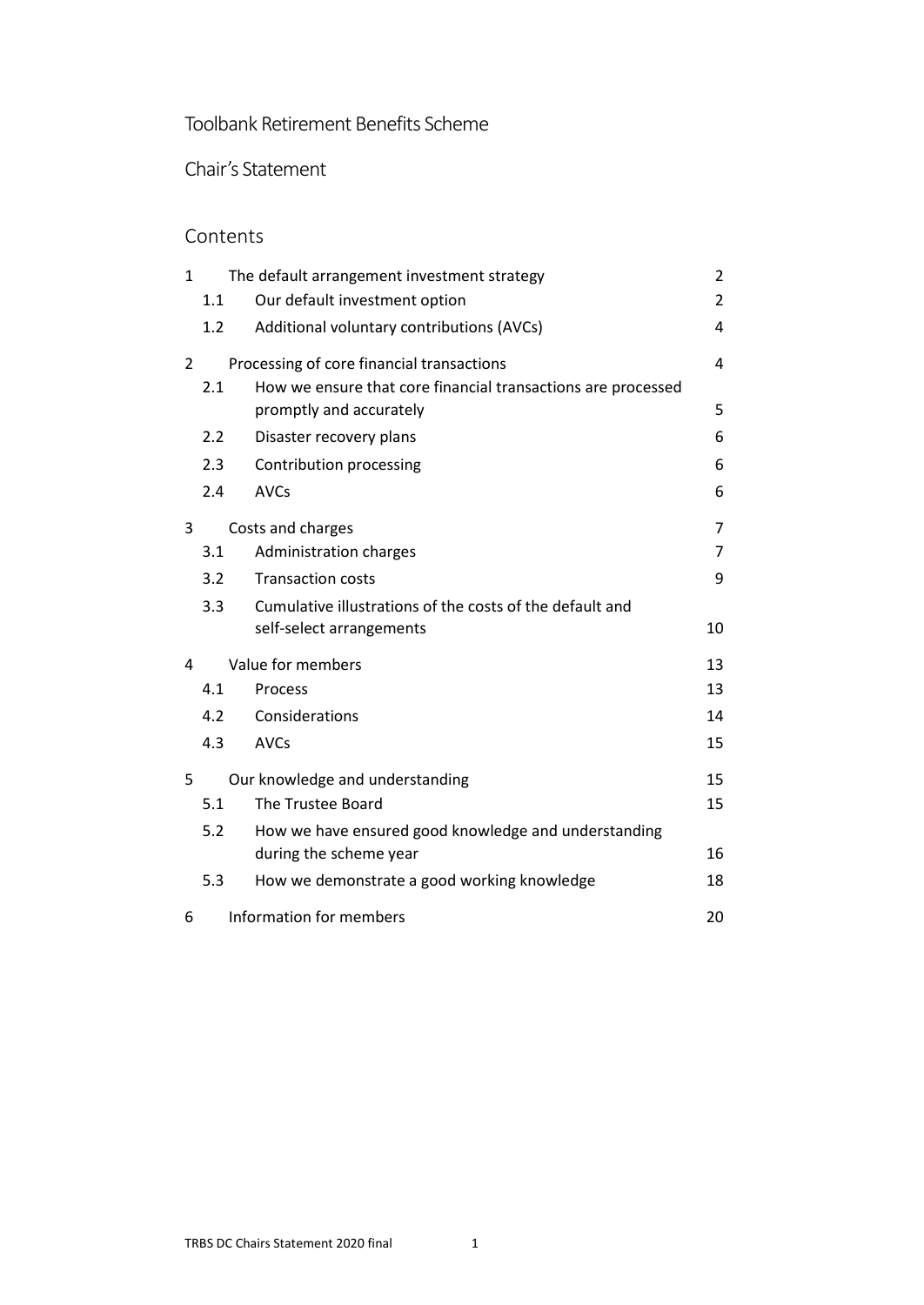We the trustees of the Toolbank Retirement Benefits Scheme (the scheme) have prepared this statement to comply with regulation 23 of the Occupational Pension Schemes (Scheme Administration) Regulations 1996.

This statement must cover:

- the default arrangement investment strategy
- processing of core financial transactions
- costs and charges
- value for members
- trustees' knowledge and understanding.

The scheme is a hybrid pension scheme with a defined benefit (DB) section which is closed to new members and future accrual. The defined contribution (DC) section is also closed to new members but is open to future contributions from existing members.

Both the DB and DC sections include arrangements for members who have paid or are paying additional voluntary contributions (AVCs). During the year an AVC fund for a deferred member in the DB section was held with Utmost Life & Pensions (Equitable Life up to 31 January 2020). AVCs in the DC section are invested in the main DC section funds.

The statement explains how we govern the DC section and AVCs of the scheme for you as members. It covers the period from 1 February 2019 to 31 January 2020 (the scheme year).

The trustees will publish this statement on the Aviva site hosted by our administrators, Aviva plc, in a domain that can be accessed publicly using a search engine. Members will be notified of the statement's availability by a letter issued to each member.

#### <span id="page-1-0"></span>**1 The default arrangement investment strategy**

The statement of investment principles (SIP) for the default arrangement investment strategy is attached as appendix 1.

Our objective is to help you achieve a good outcome from your pension savings. We understand that members have differing investment needs and these may change during the course of members' working lifetimes.

We regard it as our duty as trustees to make available a range of investment funds that enables you to tailor a strategy to your own needs, if you wish to. We also recognise that you may not see yourself as qualified to make investment decisions without support. As such we have made available a range of investment strategies, including a default investment strategy. If you choose an investment strategy your pension contributions and any AVCs you pay will be invested in that strategy. If you do not choose an investment strategy your pension contributions and any AVCs you pay will be invested in the default investment strategy.

## 1.1 Our default investment option

<span id="page-1-1"></span>The default investment option is SmartPath.

The aims and objectives of the default arrangements are (in broad terms):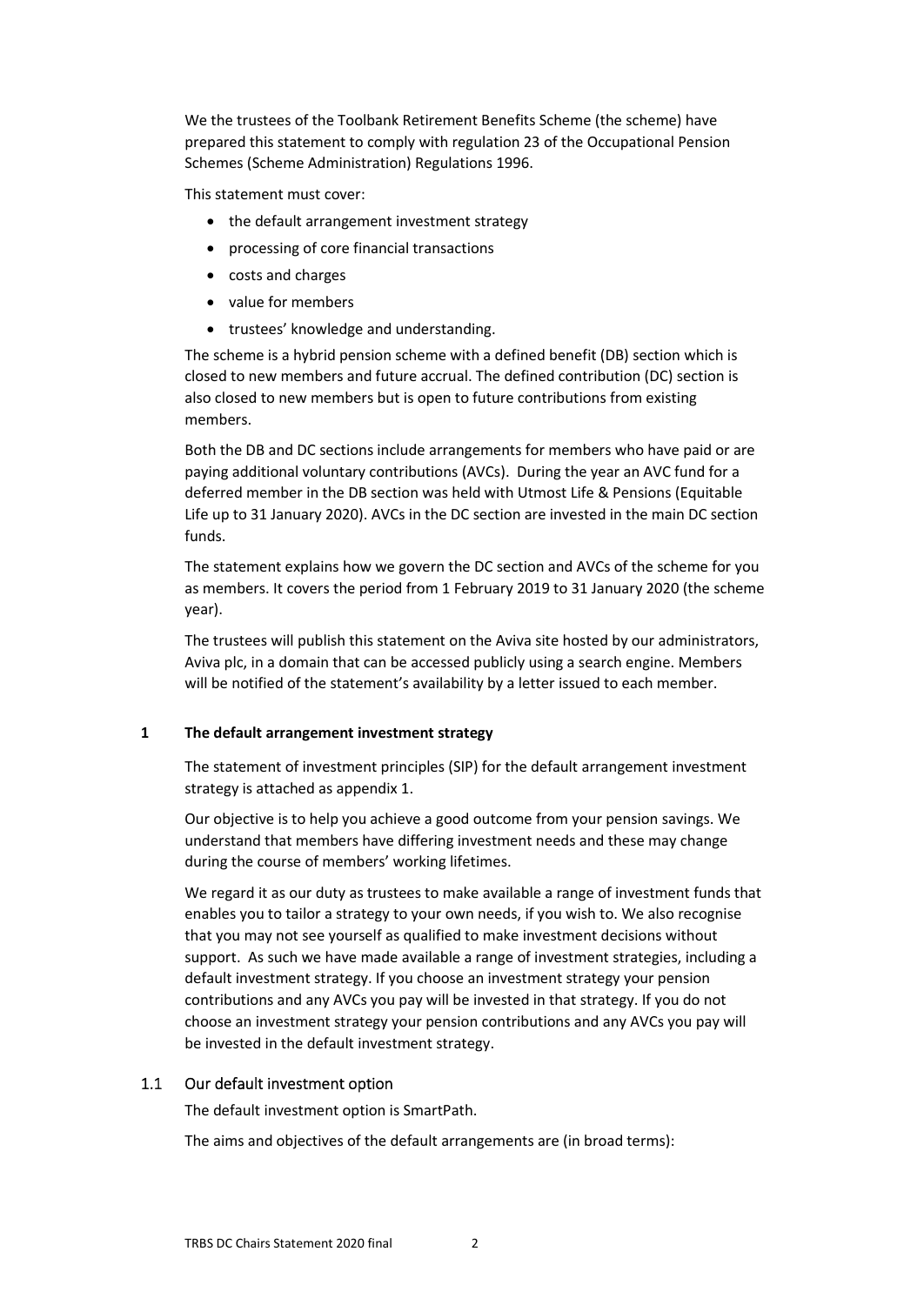- To offer members a pre-built retirement strategy to plan for retirement;
- To establish a default investment option that invests in a growth phase and gradually de-risks members' investments starting eight years before their selected retirement age with a target of income drawdown at retirement;
- To have funds managed by investment managers believed to be of high quality;
- To provide a framework that allows the most efficient fund switching possible.

In designing the current default investment option, we have considered the balance between risk and expected returns with our aim being to ensure that the fund delivers the best possible outcome for the majority of members at retirement. In particular, when reviewing the investment strategy of the default investment option, we consider risk against the changeability of investment returns and varying retirement outcomes for members. We also consider the risk of misaligning investments with the retirement benefits targeted by the default investment option. We factor in the nature of the scheme's membership including recent experience of their chosen retirement options and the likelihood of the future options members will choose at retirement.

## 1.1.1 Procedure for review of the default arrangement investment strategy and its performance

The statement of investment principles (SIP) for the default arrangement attached as appendix 1 was most recently reviewed during Q3 of 2019 and then signed on 1 August 2019. The SIP sets out the principles governing how decisions about investments must be made. It sets out the trustees' policy on such things as choosing investments and risk and return.

A standard procedure is used for reviewing the default option to ensure that sufficient time is devoted to the review.

The standard procedure entails:

- input from the investment advisers;
- an initial report from the investment advisers covering the extent to which performance is consistent with the aims and objectives of the default arrangement SIP and the extent that the strategy and returns are consistent with these aims and objectives; and
- further input at trustee meetings and by way of further reports as required;
- input from the trustees once they have reviewed the reports to challenge and confirm the advisers' recommendation(s).

The trustees need to review the scheme's statement of investment principles at least every three years and whenever there has been a significant change in investment policy or member demographics. At their meeting on 18 June 2019 the trustees asked that both the DB and DC SIPs be amended to ensure consistent descriptions of agreed environmental, social and governance (ESG) policies.

Full trustee sign-off is required before recommendations are agreed and implemented, due to the importance of the review.

#### 1.1.2 Review of the default investment strategy during the scheme year

No formal trustee review of the default strategy took place during the year. The most recent review concluded in 14 March 2018 and resulted in the changes implemented in November 2018 that are described in detail in last year's chair's statement.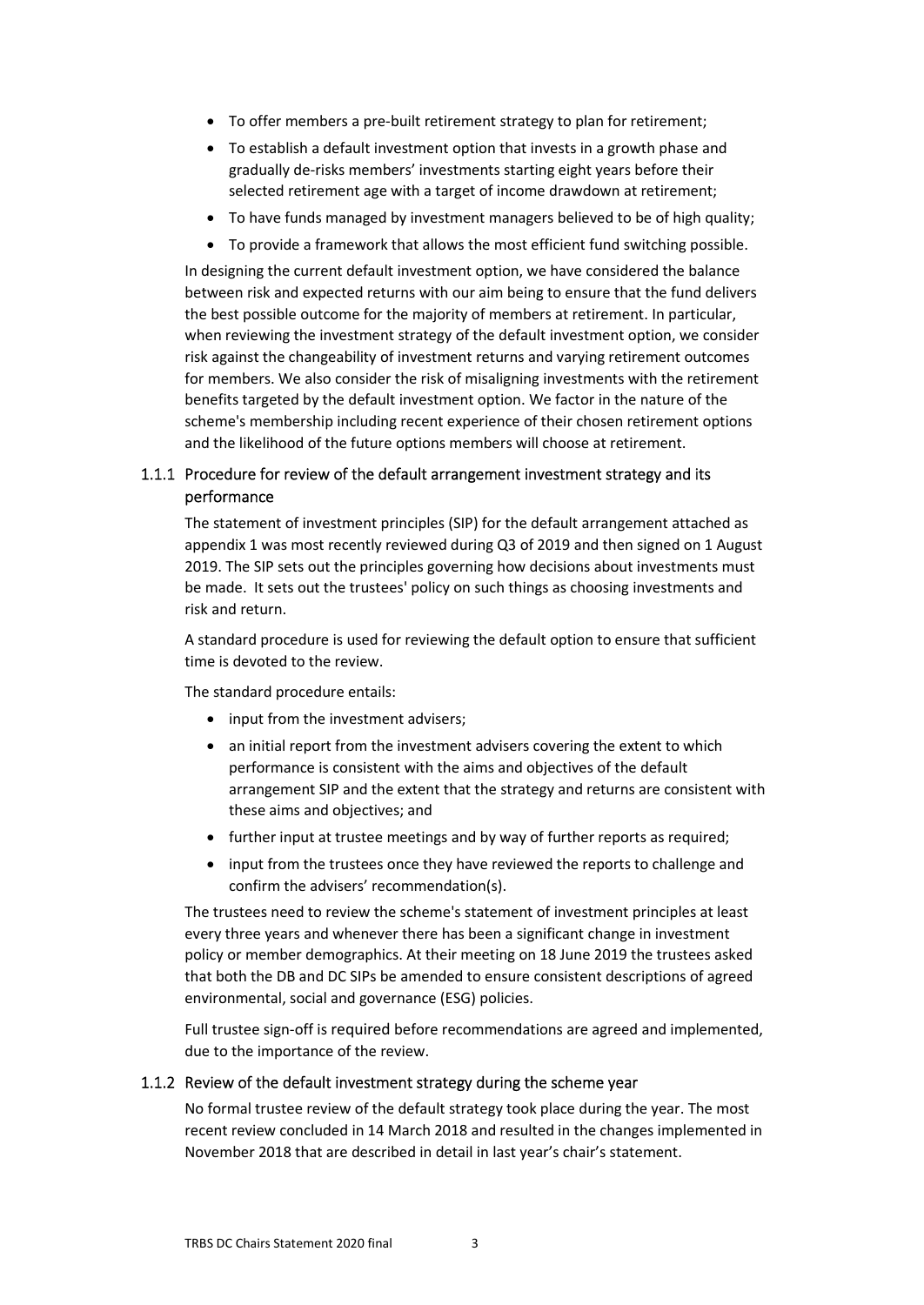In addition to the above, elements of the investment governance of the scheme have been delegated to Mercer Workplace Savings (MWS). This includes strategic and tactical asset allocations along with manager selection. On an annual basis MWS review the continued appropriateness and suitability of the investment solutions underlying the scheme. A review was undertaken in August 2019. The outcome of this review resulted in some changes to the underlying allocations in the Mercer Growth Fund and the other Mercer risk profiled funds. However, the construction of the target date funds, and the use of the Mercer blended funds within them, remained unchanged. This review was presented and discussed at the trustee meeting on 26 September 2019.

### 1.1.3 Review of the default investment performance during the scheme year

We review the performance of the scheme's investment funds every quarter by considering investment reports produced by our advisers at our trustee meetings. We believe our review in 2018, the ongoing work undertaken by MWS and this quarterly monitoring confirms that that the default investment option returns are consistent with our objectives of providing members with a pre-built retirement strategy that invests for growth before de-risking nearer to retirement as it targets income drawdown.

In the default strategy around 60% of members' money is in the growth phase. This element of the portfolio (Mercer Growth Balanced Risk) performed well over the year and has excellent five-year performance. The de-risking stage uses a range of target date funds. These have performed in line with expectations. The return pattern over one and three years is consistent with the gradual reduction of risk as the members approach their selected retirement date.

## 1.2 Additional voluntary contributions (AVCs)

<span id="page-3-0"></span>The DB section of the scheme had closed AVCs managed by Equitable Life. On 1 January 2020 the AVCs were transferred to Utmost Life as part of the closure of Equitable Life. When the with profits funds at Equitable Life were closed and assets transferred to Utmost Life on 1 January 2020, the assets were initially invested in the Utmost Secure Cash Fund for six months to 30 June 2020. After 30 June 2020 the assets are being gradually moved to Utmost's Investing by Age Journey strategy over a six-month period.

The trustees are in the process of determining whether a deemed default investment arrangement has been created as a result of this transfer and once confirmed the trustees will take all necessary action such as producing a default SIP. The trustees currently do not operate default investment arrangements in relation to closed AVC policies. All members with AVCs in these policies have, therefore, selected how these funds are invested from the fund range that is made available.

For this reason, the trustees believe the disclosures required regarding default investment arrangements are not applicable to these closed AVCs and the statement of investment principles does not contain wording relating to AVC default investment arrangements.

#### <span id="page-3-1"></span>**2 Processing of core financial transactions**

We are required to make sure that core financial transactions in the scheme are processed promptly and accurately throughout the scheme year. Core financial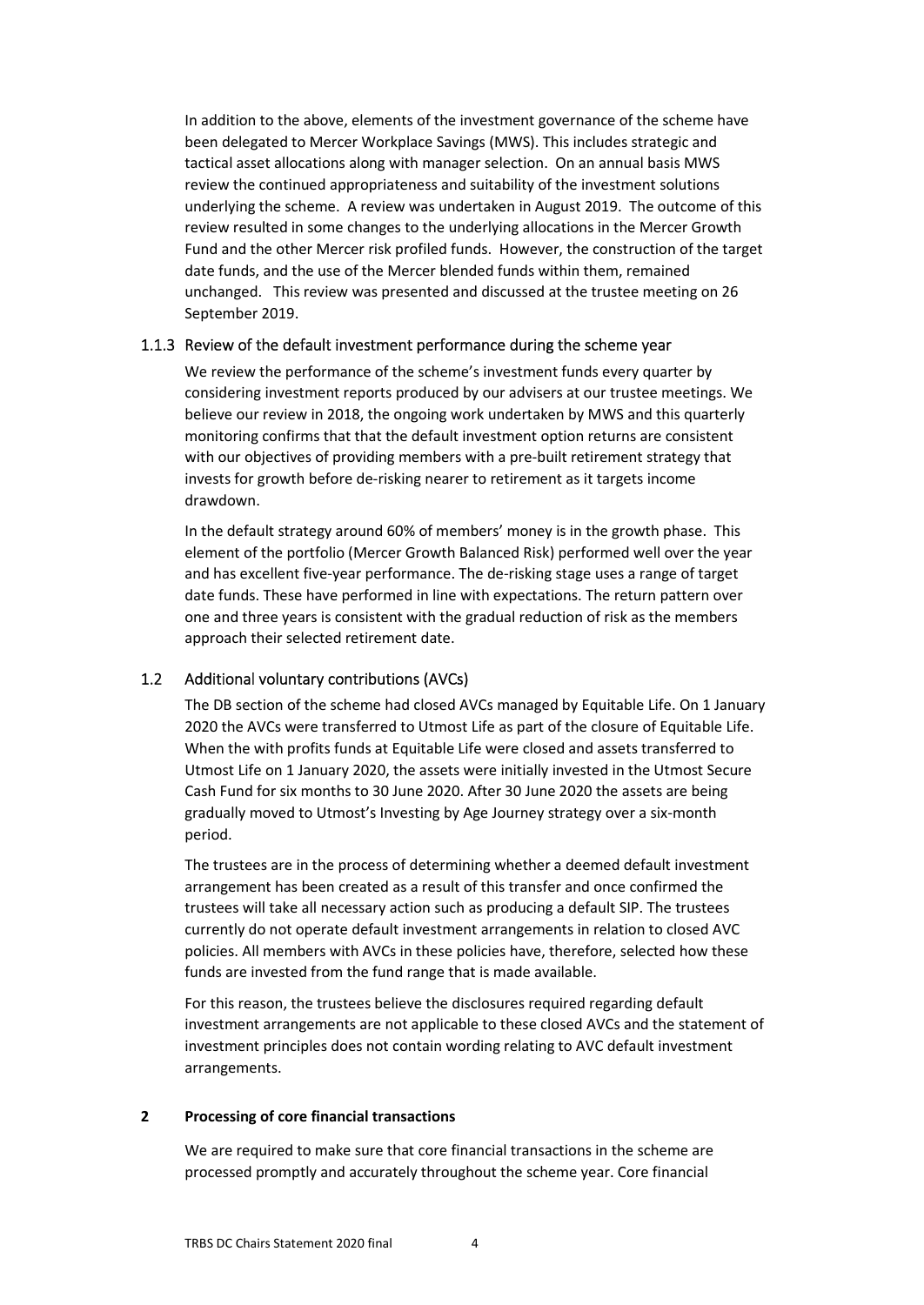transactions include investing your contributions, allocating your investments, paying benefits and transferring funds into and out of the scheme.

The trustees recognise that delay and error can cause significant losses for members. They can also cause members to lose faith in the scheme which may in turn reduce their propensity to save and thereby impair future outcomes. We therefore operate measures and controls aimed at ensuring that all financial transactions (such as benefit payments and switches between funds) are processed both promptly and accurately.

## <span id="page-4-0"></span>2.1 How we ensure that core financial transactions are processed promptly and accurately

We have appointed Aviva to administer the DC section of the scheme, including processing core financial transactions, on our behalf. We monitor Aviva's performance by reviewing governance reports at each trustee meeting. Mercer are our professional advisers. They have a workplace savings team that operates a contractual arrangement with Aviva and the team escalates concerns to us. This helps us to ensure that core financial transactions are processed promptly and accurately.

We have service level agreements in place with Aviva set by Mercer, our advisers, which require the administrator to meet all the service levels. The service level agreements set out the range of services to be delivered and the expectations around the accuracy and timeliness of all core financial transactions including contributions processing, investment transactions and payments in and out. The service level agreements also cover areas such as website availability, scheme documentation and member helpline services.

Our advisers review compliance with the service level agreements (SLAs) and can adjust them with Aviva. During the year, we monitored Aviva's performance against these agreements by reviewing quarterly governance reports provided by our advisers.

Most SLA measures achieved levels above target and where they fell below, they were still within tolerance levels. Total platform level (Website and Helpline) SLAs ranged between 95.6% and 98.2%. Total scheme-specific SLAs (member processes such as investment transactions, payments in and out, contribution processing) ranged between 97.4% and 100% on a monthly basis (averaging 99.5%). The trustees were satisfied that Aviva were maintaining the level of service expected of them during the year.

Overall the service level agreements for the prompt and accurate processing of core financial transactions have been met as demonstrated in the quarterly governance reports. The helpline did not meet its SLA target for three quarters but did not breach its SLA failure point. The trustees confirmed with Mercer's MWS team that it was monitoring the situation and working with Aviva to remedy it.

We reported in 2018 that some member contributions had not been deducted and paid across entirely in accordance with the scheme rules. The remedial plan that we put in place continues. Some members opted to pay their additional contributions, matching the employer's additional contributions, in monthly instalments. The monthly instalments for some members will run until 2023.

Aviva provided its own annual assurance report AAF 01/06 as at 31 December 2019 after the year end in order for the trustees to assess Aviva's internal controls. The trustee received this in July 2020 and plan to review it at the next trustee meeting in September 2020.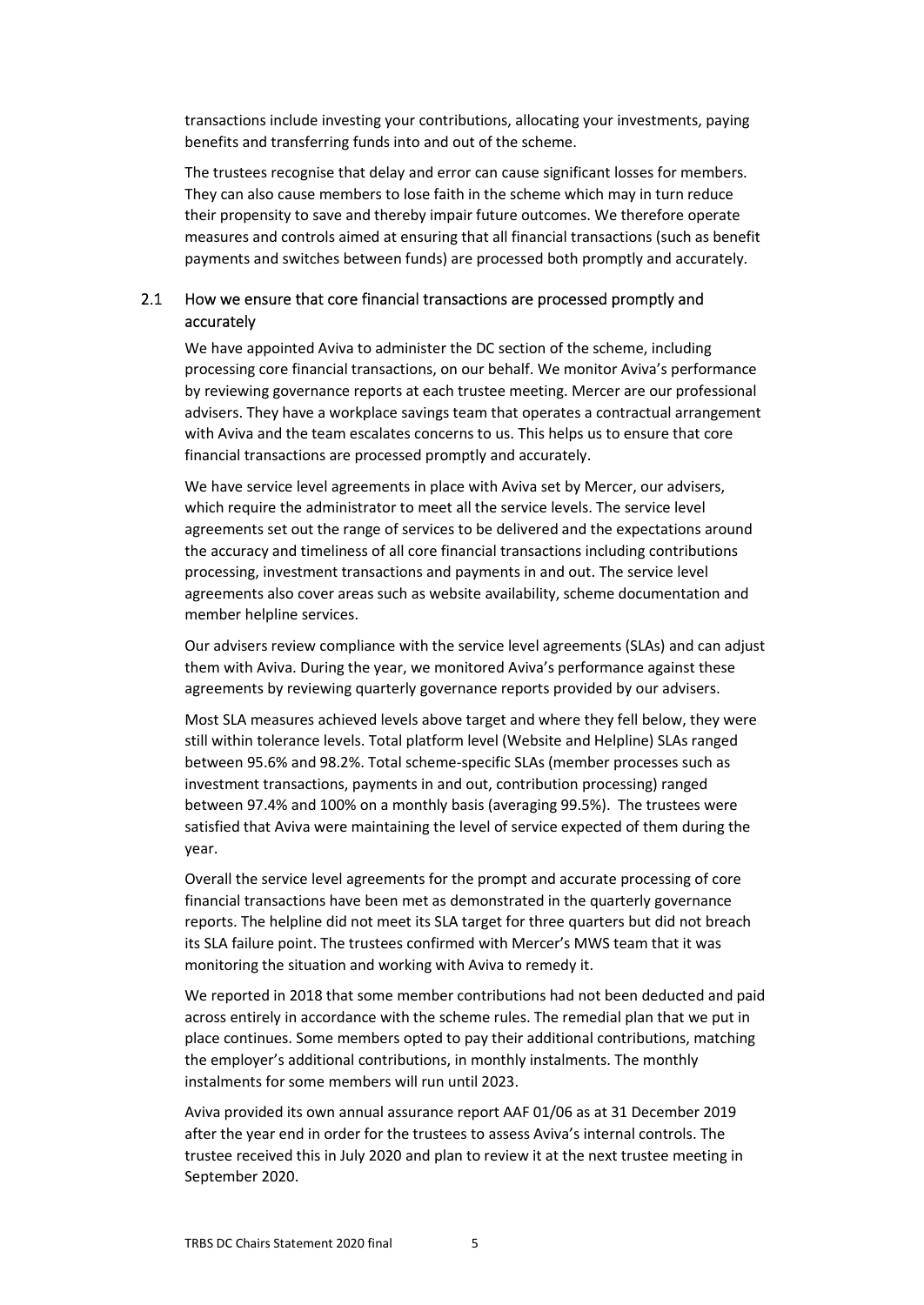Aviva's AAF 01/06 report demonstrates that they have a robust governance structure in place to ensure the prompt and accurate processing of core financial transactions. This includes daily monitoring of the scheme's bank account, a dedicated team responsible for processing contributions and peer review of all financial transactions. Our professional advisers also review this structure with Aviva. We are satisfied with the controls and risk management in place, which we monitor at each trustee meeting and look to improve on a continuous basis.

Mercer has provided the trustees with its AAF 01/06 report for 2019, which they will consider alongside the Aviva report mentioned above. The report concluded with reasonable assurance that Mercer has a sound control environment appropriate to its pension operations.

### 2.2 Disaster recovery plans

<span id="page-5-0"></span>Disaster recovery plans are in place to ensure that where there is physical damage to the property or premises of Aviva, the data will continue to be available, accurate and secure, that core scheme financial transactions can continue to be processed accurately and promptly. Computer hardware and software is maintained and data will regularly be backed up and tested.

### 2.3 Contribution processing

<span id="page-5-1"></span>Each month the Company sends a file to Aviva which details the contributions that have been deducted and paid to the scheme for each member. The contributions are paid ahead of the statutory deadline and this is monitored by the Trustees through the quarterly governance reporting. Aviva will also notify the Company if contributions cannot be allocated. All contributions have been paid within statutory deadlines this year.

During the year, the trustees asked the scheme auditor:

- to check that a sample of members' contribution deductions between December 2013 to December 2018 had been made in line with scheme rules and that the timing and amounts paid were in line with legislative requirements;
- to check that Aviva's administration manual was consistent with the scheme deed and rules, and
- to check a sample of DC retirements and transfers out between January 2012 and December 2017 to compare the value of the retirement benefits or transfer value, respectively, to the value of the members' funds using investment information provided by Aviva.

The outcome of this review will be reported in next year's statement. Ultimately, based on the monitoring processes described above and the output from those processes, the trustees believe that core financial transactions were processed promptly and accurately during the scheme year.

## 2.4 AVCs

<span id="page-5-2"></span>The DB section has AVCs for one deferred member. The AVCs are a closed arrangement and no contributions are paid into the funds. There were no payments to members for these AVC arrangements during the scheme year. The balances and transactions are audited by the scheme's auditor at the end of each scheme year and are compared to statements from the AVC provider. The AVCs were transferred from Equitable Life to Utmost Life on 1 January 2020.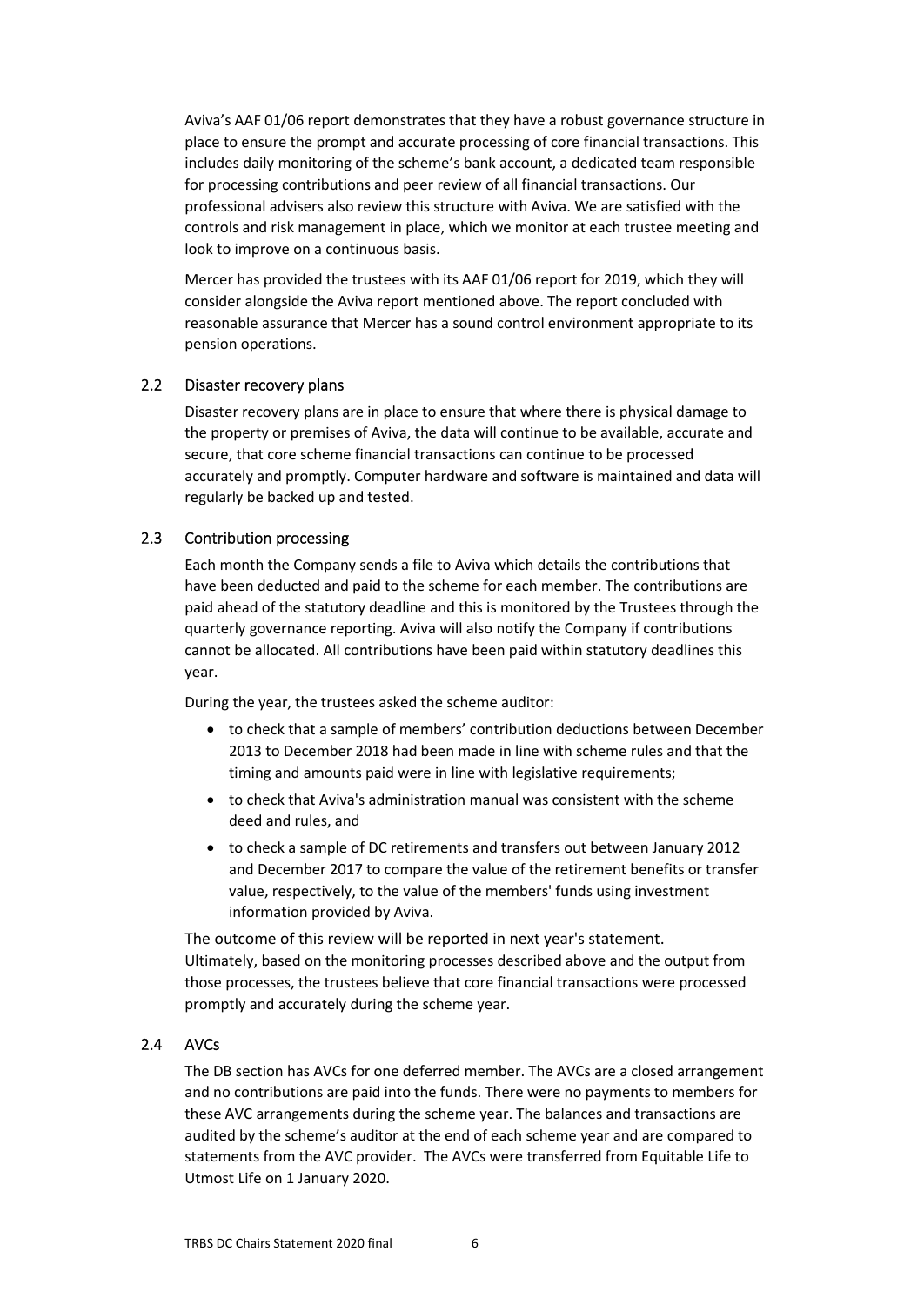The trustees also note that the member participating in this AVC arrangement receives an annual benefit statement in line with statutory provisions confirming the amounts held in the member's account and the movements in the year. The AVC provider reports any delay in settling benefits to the trustees; no significant concerns have been raised.

### <span id="page-6-0"></span>**3 Costs and charges**

Investment costs such as annual management charges and any transaction costs can have a material impact on your pension savings. We receive regular reports from our investment advisers setting out the investment fees for the scheme's funds. We then assess whether these represent good value for members in line with statutory guidance.

### 3.1 Administration charges

<span id="page-6-1"></span>In all DC pension schemes, members pay charges for a range of services associated with scheme governance and management, investment, administration and communications. Charges known as the annual management charge are deducted as a percentage of member pots. Minor additional expenses such as audit and legal fees are also incurred to form a total expense ratio (TER).

**Note** All the funds named in tables 3.1.1, 3.1.2 and 3.1.4 below are prefixed Aviva Pension Mercer. For example the full name of the first fund listed below is Aviva Pension Mercer Growth/ Balanced Risk. The first three words have been omitted from the fund names shown so that the essence of each fund is clearer.

#### 3.1.1 Default investment option

The default investment option has an investment growth phase for members who are more than eight years from retirement age. The total annual management charge for this phase is 0.49% per annum of a member's assets. The total annual management charge for members in the pre-retirement phase (within eight years of retirement age) ranges from 0.50% to 0.55% per annum, depending on how close a member is to retirement age. The default investment option now targets income drawdown at retirement. Details of the applicable charges are set out below.

| <b>Fund name</b>       | <b>Total expense</b><br>ratio | <b>Transaction</b><br>costs |
|------------------------|-------------------------------|-----------------------------|
| Growth / Balanced Risk | 0.49%                         | 0.1698%                     |
| Target Drawdown 2028   | 0.49%                         | 0.1702%                     |
| Target Drawdown 2027   | 0.50%                         | 0.1651%                     |
| Target Drawdown 2026   | 0.52%                         | 0.1600%                     |
| Target Drawdown 2025   | 0.53%                         | 0.1550%                     |
| Target Drawdown 2024   | 0.54%                         | 0.1499%                     |
| Target Drawdown 2023   | 0.55%                         | 0.1448%                     |
| Target Drawdown 2022   | 0.55%                         | 0.1302%                     |
| Target Drawdown 2021   | 0.54%                         | 0.1156%                     |
| Target Drawdown 2020   | 0.54%                         | 0.0999%                     |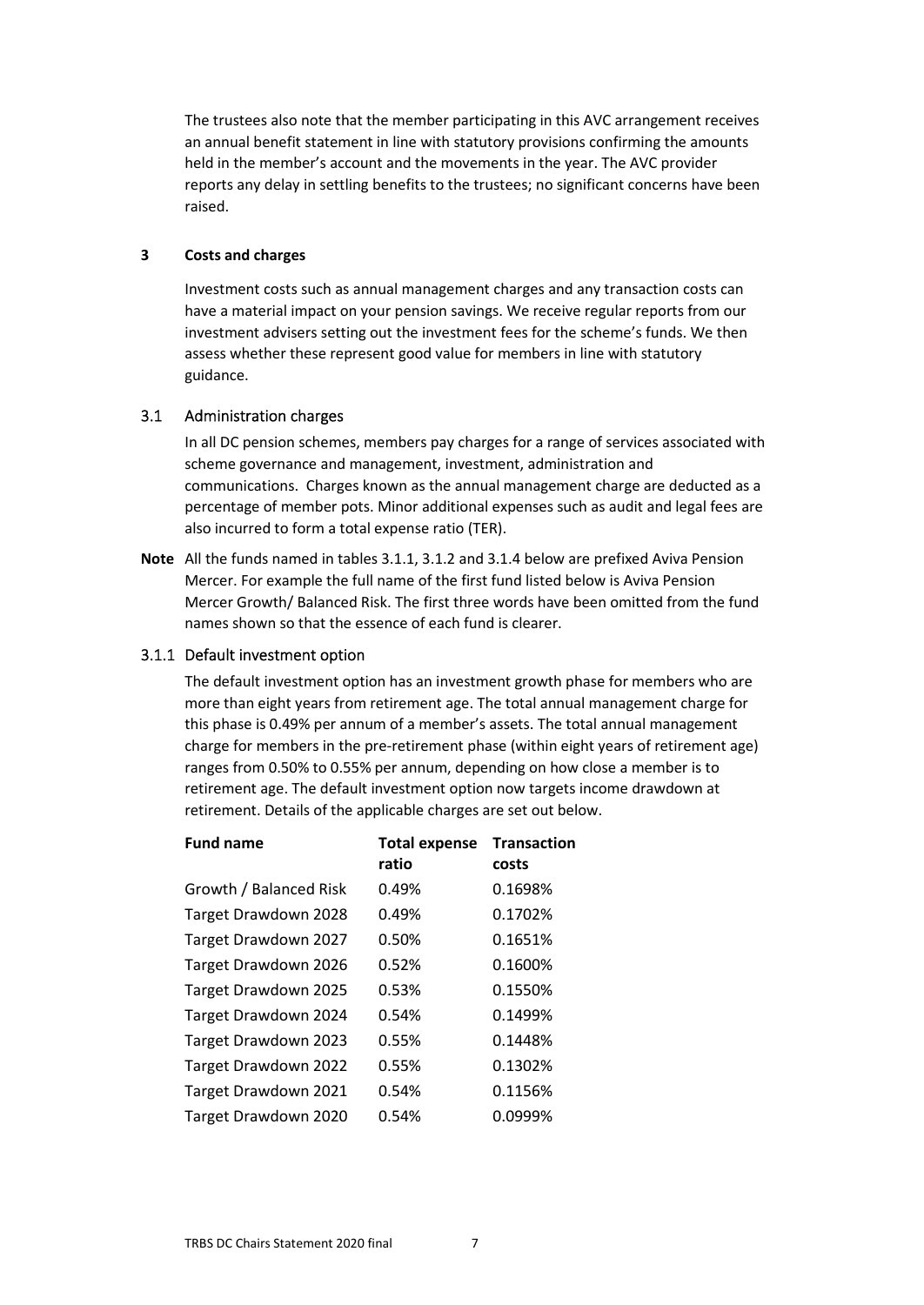## 3.1.2 Alternative retirement options targeting annuity or cash (non-default arrangements)

The scheme offers two alternative retirement options, one targeting a cash benefit and the other targeting annuity purchase. Details of the applicable charges are set out below.

| <b>Fund name</b>           | <b>Total expense</b> | <b>Transaction</b> |  |
|----------------------------|----------------------|--------------------|--|
|                            | ratio                | costs              |  |
| Growth / Balanced Risk     | 0.49%                | 0.1698%            |  |
| <b>Target Annuity 2028</b> | 0.49%                | 0.1702%            |  |
| <b>Target Annuity 2027</b> | 0.49%                | 0.1488%            |  |
| <b>Target Annuity 2026</b> | 0.47%                | 0.1275%            |  |
| <b>Target Annuity 2025</b> | 0.46%                | 0.1062%            |  |
| <b>Target Annuity 2024</b> | 0.45%                | 0.0851%            |  |
| <b>Target Annuity 2023</b> | 0.44%                | 0.0641%            |  |
| <b>Target Annuity 2022</b> | 0.42%                | 0.0440%            |  |
| <b>Target Annuity 2021</b> | 0.42%                | 0.0239%            |  |
| <b>Target Annuity 2020</b> | 0.42%                | $-0.0056%$         |  |
| Target Cash 2028           | 0.49%                | 0.1702%            |  |
| Target Cash 2027           | 0.48%                | 0.1519%            |  |
| Target Cash 2026           | 0.46%                | 0.1337%            |  |
| Target Cash 2025           | 0.45%                | 0.1156%            |  |
| Target Cash 2024           | 0.43%                | 0.0976%            |  |
| Target Cash 2023           | 0.42%                | 0.0759%            |  |
| Target Cash 2022           | 0.40%                | 0.0542%            |  |
| Target Cash 2021           | 0.39%                | 0.0325%            |  |

The trustees are making efforts to obtain charges and costs for the Aviva Pension Mercer Target Cash 2020 Fund which were unavailable at the time of writing. No member assets were invested in this fund/strategy during the scheme year.

## 3.1.3 Core funds

There is a range of core funds that you can choose from, which our investment adviser has rated highly. The annual management charges for these funds range from 0.39 to 0.49% per annum.

## 3.1.4 Self-select funds (non-default arrangements)

There are also additional funds, which attract annual management charges between 0.31% and 1.20% per annum. Details of these charges are set out below.

| <b>Fund name</b>                                          | <b>Total expense</b><br>ratio | <b>Transaction</b><br>costs |
|-----------------------------------------------------------|-------------------------------|-----------------------------|
| <b>Active Emerging Markets Equity</b>                     | 1.20%                         | 0.4490%                     |
| High Growth / Higher Risk                                 | 0.50%                         | 0.1698%                     |
| Growth / Balanced Risk<br>(without retirement de-risking) | 0.49%                         | 0.1698%                     |
| Moderate Growth / Moderate Risk                           | 0.50%                         | 0.1299%                     |
| <b>Diversified Retirement</b>                             | 0.51%                         | 0.1297%                     |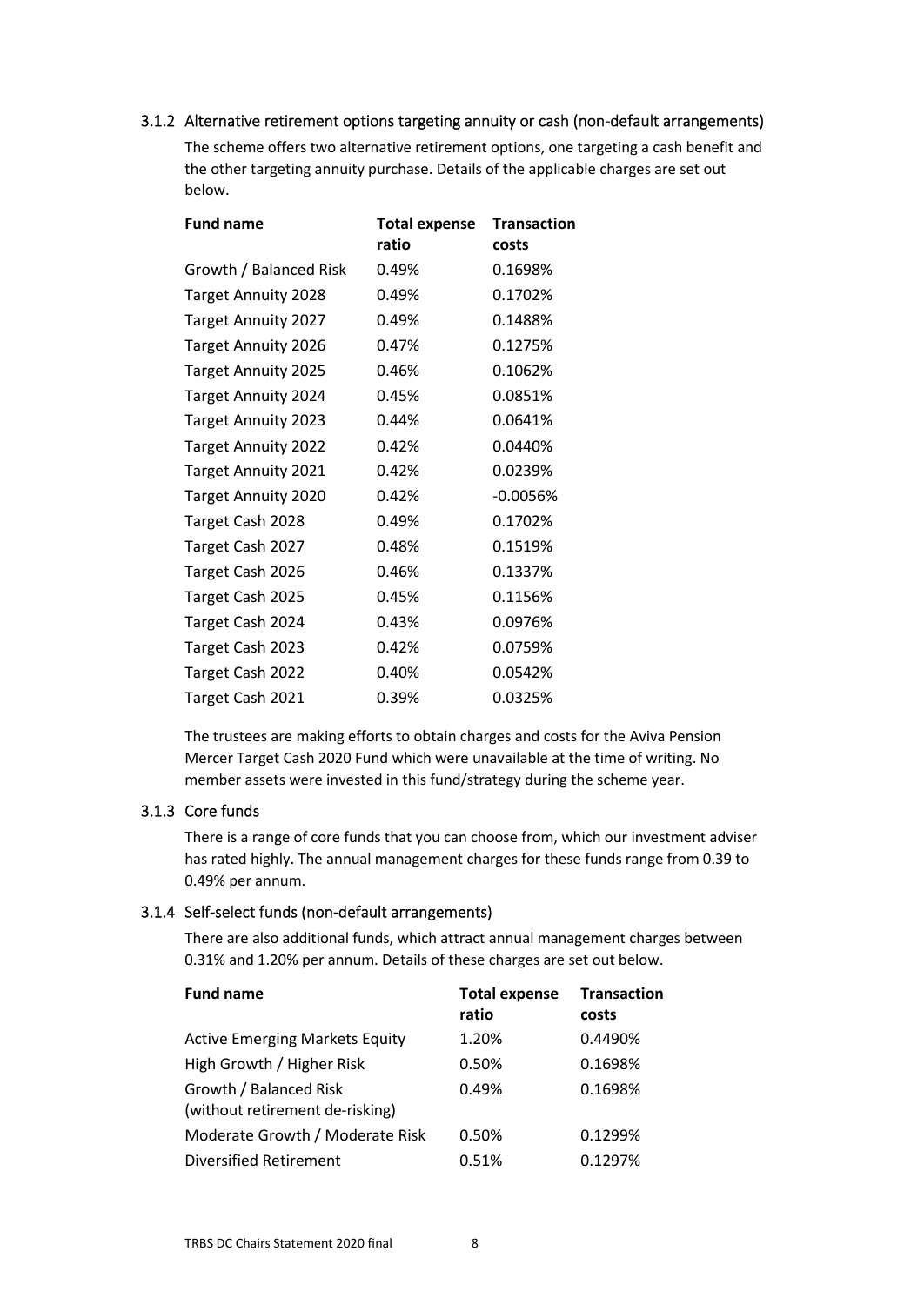| <b>Fund name</b>                             | <b>Total expense</b><br>ratio | <b>Transaction</b><br>costs |
|----------------------------------------------|-------------------------------|-----------------------------|
| Defensive / Lower Risk                       | 0.45%                         | 0.0799%                     |
| Passive Over 5 Year Index Linked Gilt        | 0.32%                         | 0.0638%                     |
| Passive Shariah                              | 0.59%                         | 0.0510%                     |
| Inflation Linked Pre-Retirement              | 0.36%                         | 0.0272%                     |
| Passive Overseas Equity<br>(currency hedged) | 0.34%                         | 0.0190%                     |
| Passive Emerging Markets Equity              | 0.54%                         | 0.0137%                     |
| Cash Retirement                              | 0.37%                         | 0.0109%                     |
| Cash                                         | 0.32%                         | 0.0109%                     |
| <b>Annuity Retirement</b>                    | 0.40%                         | 0.0038%                     |
| Pre-Retirement                               | 0.36%                         | 0.0017%                     |
| Passive Overseas Equity                      | 0.31%                         | $-0.0012%$                  |
| Passive Over 15 Year Gilt                    | 0.32%                         | $-0.0325%$                  |

### <span id="page-8-0"></span>3.2 Transaction costs

In all DC pension schemes, a further layer of costs is incurred when contributions are invested. Aviva have a duty to provide transaction cost information to the trustees. Transaction costs are costs that fund managers pay when buying, selling, borrowing or lending the assets that make up the scheme's assets. Transaction costs should be calculated via the so-called "slippage methodology" which measures the market value prior to a trade, and the value of the assets once the trade has been made. These costs are set out in the table above.

The trustees note that there are challenges in assessing transaction costs. Particularly, there are currently no industry-wide benchmarks nor related methodology for transaction costs leading to some curious results, most notably negative transaction costs. These can occur when timing differences mask some or all of the costs of a transaction. The trustees will continue to monitor developments in assessing and benchmarking these costs and seek to have them applied in future value assessments.

Trustees are required to present the costs and charges typically paid by a member as a "pounds and pence figure".

In preparing illustrations to support the disclosure of charges to members, we aim to produce the range of illustrations required to comply with the regulations and also to enable members to understand the cumulative effect over time that charges and costs have on their benefits. Aviva have sought input from the Department for Work and Pensions (DWP) regarding their preparation of the illustrations that we have used. Our illustrations take account of the statutory guidance.

Cumulative illustrations in respect of the default arrangement and self-select arrangements are set out below. The illustrations have been populated in accordance with the DWP guidance using scheme specific information and real terms investment return gross of costs and charges.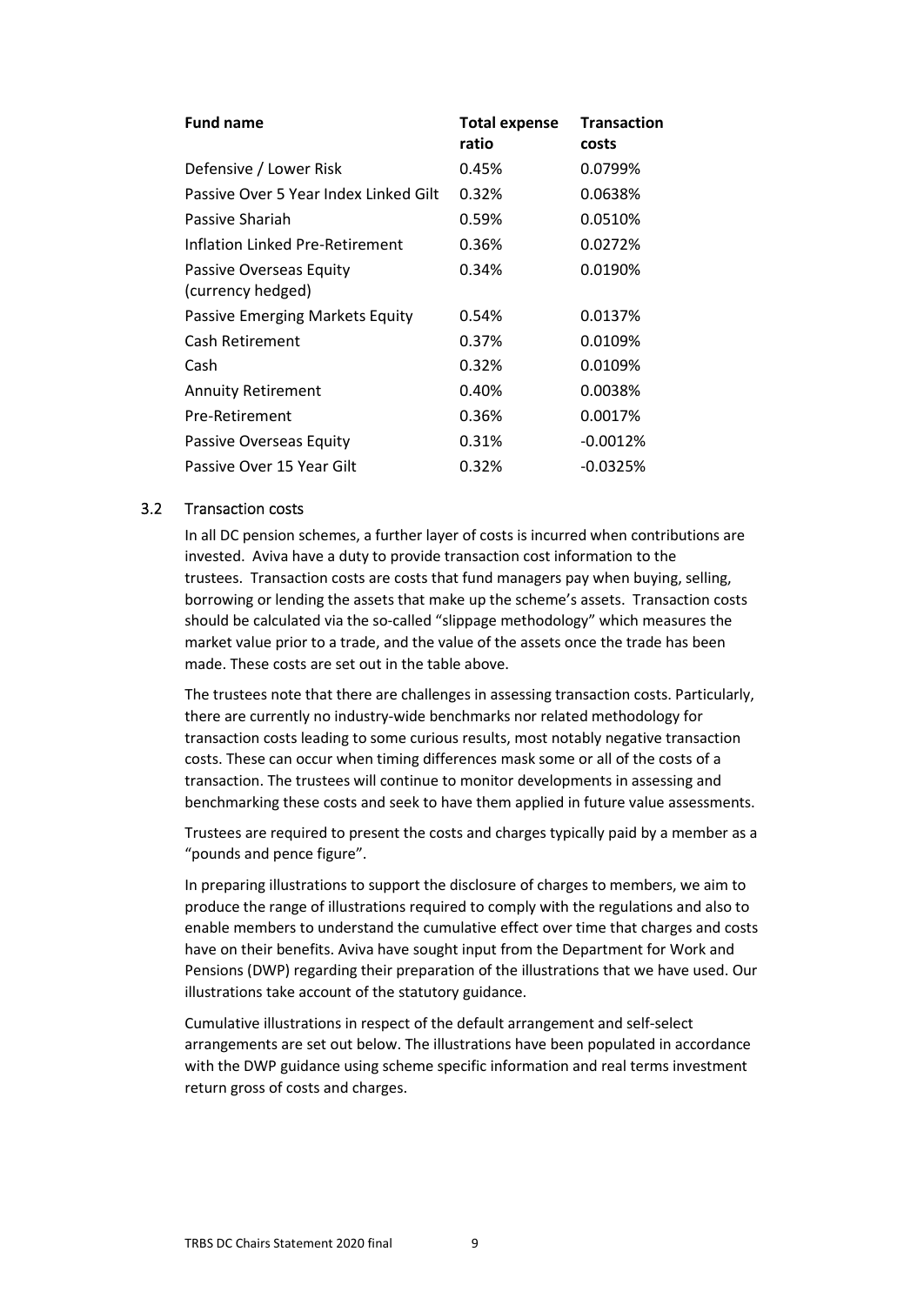Taking key elements in turn:

- **Duration:** We have assumed a 50-year term to comply with the requirement in paragraph 52 of the statutory guidance to base the term on the youngest member to the date of their retirement;
- **Pot size:** We have chosen to illustrate a starting pot size of zero as this is typical of the starting pot size of the youngest member. We have not illustrated the median pot size as the youngest members do not hold the median pot size when they join the scheme. Taking a median pot size approach would overstate both projected benefits and the charges taken over the term to retirement;
- **Contributions:** The scheme contains members with a wide range of salaries so we have not used an average, medial or modal contribution rate. We have illustrated a contribution of £100 per month to allow members to calculate the approximate impact of charges based on their own circumstance;
- **Range of funds:** To ensure that we cover a sufficient range of funds with different rates of charge and return we have illustrated:
	- most expensive fund
	- cheapest fund
	- highest growth rate fund
	- lowest growth rate fund
	- five most popular funds.

## <span id="page-9-0"></span>**3.3** Cumulative illustrations of the costs of the default and self-select arrangements

### 3.3.1 What is this illustration for and how could it help you?

The information in this document shows you how costs and charges can affect your pension savings. This information can help you plan for your retirement. The figures shown in it are not personal to you and do not show the actual pension benefits you could get from the pension scheme.

Your pension scheme benefits depend on many things such as contributions from you or your employer, how your investment funds have performed, and costs and charges. You may get back less than you put in.

### 3.3.2 How charges affect your pension scheme's investment funds

On pages 11 and 12 the tables show how different costs and charges can impact the pension pot over certain periods of time, based on a selection of investment funds. The table on page 11 shows typical funds for your pension scheme. The table on page 12 shows funds with different growth rate assumptions and charges.

Under each investment fund, there are two columns. The first shows the projected pension values assuming no charges are taken. The second shows the projected pension values after costs and charges are taken. By comparing the two you can see how much the charges over the years will impact your pension fund. So, for example, if you started your pension at age 30 and expect to retire at 65, the figures at the end of year 35 would give an idea of what a monthly investment of £100 might produce based on the assumptions about growth rate and costs and charges. The next page lists some further assumptions.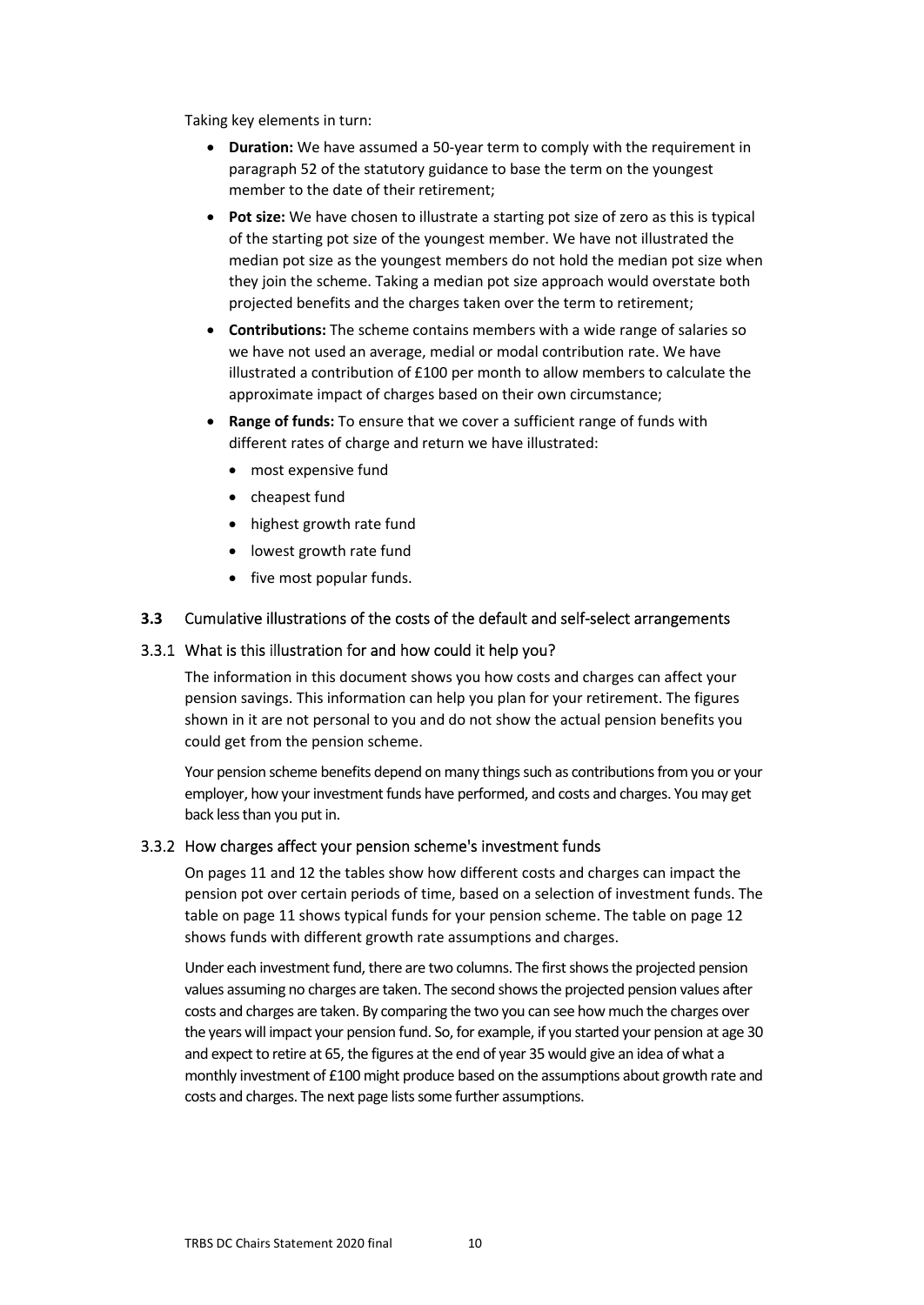## Illustration of the effect of cost and charges for typical funds within the Toolbank Retirement Benefits Scheme

| Aviva Mercer fund name                        | Growth/<br>balanced risk |              | Target drawdown<br>2023 |              | Target drawdown<br>2024 |              | Target drawdown<br>2026 |              | Cash retirement |                 |              |
|-----------------------------------------------|--------------------------|--------------|-------------------------|--------------|-------------------------|--------------|-------------------------|--------------|-----------------|-----------------|--------------|
| Aviva Mercer fund id                          |                          | FPMIP3P      |                         | FPMETD3P     |                         | FPMETD4P     |                         | FPNBMTD2026  |                 | <b>FPMECARP</b> |              |
| Assumed growth rate %                         |                          | 4.6%         |                         | 3.0%         |                         | 3.2%         |                         | 3.4%         |                 | 1.5%            |              |
| Assumed costs & charges %                     |                          | 0.76%        |                         | 0.79%        |                         | 0.79%        |                         | 0.78%        |                 | 0.38%           |              |
| Projected £ value<br>before costs and charges |                          | $\downarrow$ |                         | $\downarrow$ |                         | $\downarrow$ |                         | $\downarrow$ |                 | $\downarrow$    |              |
| Projected £ value<br>after costs and charges  |                          |              | $\downarrow$            |              | $\downarrow$            |              | $\downarrow$            |              | $\downarrow$    |                 | $\downarrow$ |
| at end of year $\rightarrow$                  | $\mathbf{1}$             | 1,200        | 1,190                   | 1,190        | 1,180                   | 1,190        | 1,190                   | 1,190        | 1,190           | 1,180           | 1,180        |
|                                               | $\overline{2}$           | 2,420        | 2,400                   | 2,390        | 2,370                   | 2,390        | 2,370                   | 2,390        | 2,380           | 2,350           | 2,340        |
|                                               | 3                        | 3,670        | 3,630                   | 3,590        | 3,540                   | 3,600        | 3,550                   | 3,610        | 3,560           | 3,510           | 3,490        |
|                                               | 4                        | 4,950        | 4,870                   | 4,790        | 4,720                   | 4,810        | 4,740                   | 4,830        | 4,760           | 4,650           | 4,620        |
|                                               | 5                        | 6,250        | 6,130                   | 6,010        | 5,890                   | 6,040        | 5,920                   | 6,070        | 5,950           | 5,790           | 5,730        |
|                                               | 10                       | 13,200       | 12,700                  | 12,200       | 11,700                  | 12,300       | 11,800                  | 12,400       | 11,900          | 11,300          | 11,100       |
|                                               | 15                       | 20,800       | 19,600                  | 18,500       | 17,400                  | 18,700       | 17,700                  | 19,000       | 17,900          | 16,500          | 16,100       |
|                                               | 20                       | 29,300       | 27,000                  | 24,900       | 23,000                  | 25,400       | 23,500                  | 25,900       | 24,000          | 21,500          | 20,800       |
|                                               | 25                       | 38,700       | 34,900                  | 31,500       | 28,500                  | 32,300       | 29,300                  | 33,200       | 30,000          | 26,300          | 25,100       |
|                                               | 30                       | 49,000       | 43,300                  | 38,300       | 34,000                  | 39,500       | 35,000                  | 40,700       | 36,100          | 30,800          | 29,200       |
|                                               | 35                       | 60,500       | 52,300                  | 45,300       | 39,400                  | 46,900       | 40,700                  | 48,600       | 42,200          | 35,100          | 33,000       |
|                                               | 40                       | 73,200       | 61,900                  | 52,400       | 44,600                  | 54,600       | 46,400                  | 56,800       | 48,400          | 39,200          | 36,600       |
|                                               | 45                       | 87,300       | 72,000                  | 59,700       | 49,800                  | 62,500       | 52,100                  | 65,400       | 54,500          | 43,200          | 39,900       |
|                                               | 50                       | 103,000      | 82,900                  | 67,200       | 55,000                  | 70,700       | 57,700                  | 74,400       | 60,700          | 46,900          | 43,000       |

## **Assumptions**

It's important to understand how much or how little difference charges make to your pension pot. We can't predict exactly what will happen so we've had to make some assumptions. The values shown in the tables above and on the next page are estimates and not guaranteed.

These assumptions are:

- We've assumed someone doesn't have anything in their pension pot when they start saving. Contributions are assumed to be paid £100 monthly increasing in line with assumed earnings inflation of 2.5% each year;
- The figures illustrate the future pension pot value in `today's money' which means they take inflation into account by discounting values at 2.5% a year. Seeing the figures in this way shows you what they could be worth today. It's important to note that inflation reduces the worth of all savings and investments. The effect of this is shown in the illustration and could mean the fund may reduce as well as grow in `today's money';
- Transaction costs may not have been included where data was not available from the fund managers.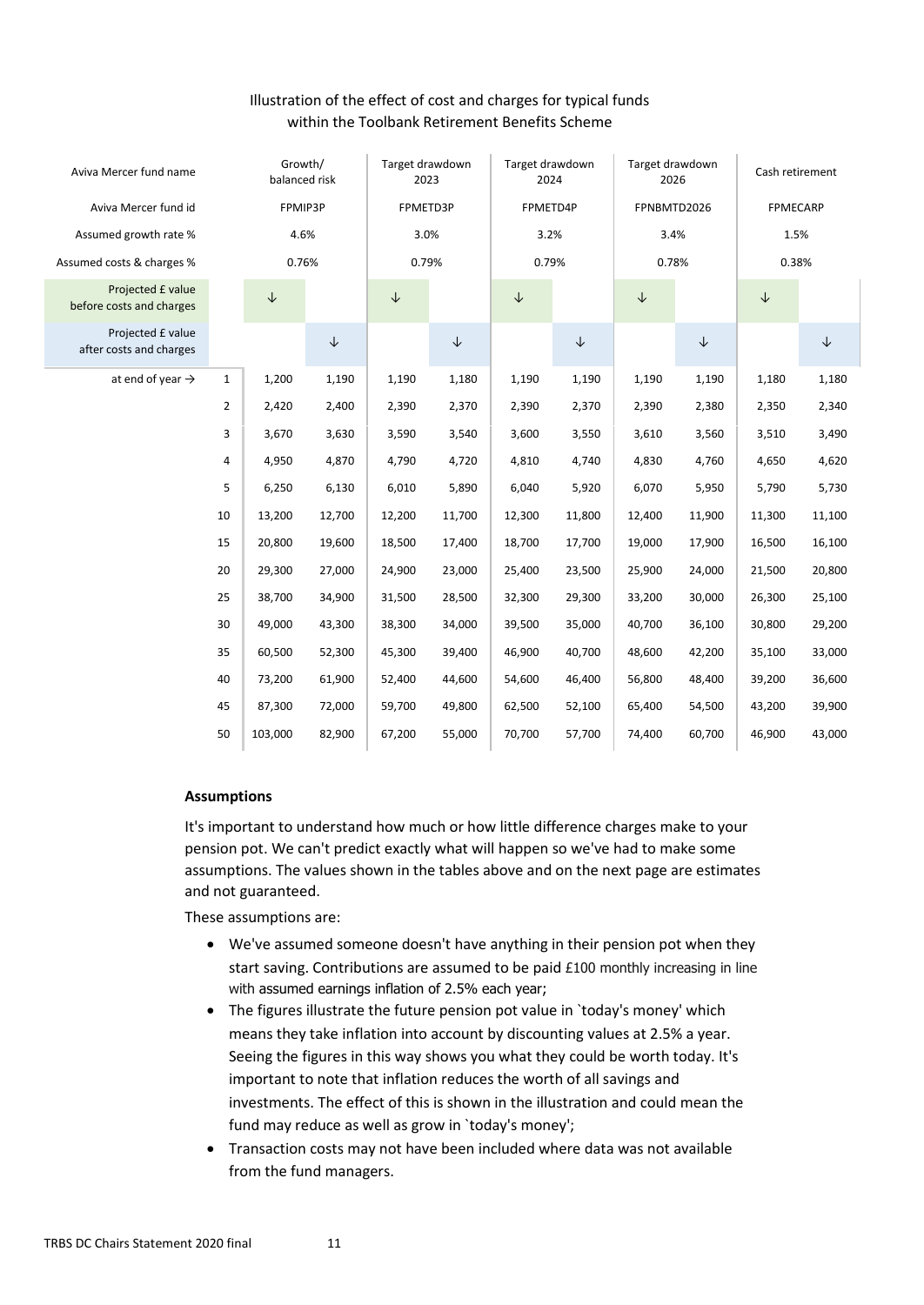## Illustration of the effect of cost and charges for funds with different growth rates and charges within the Toolbank Retirement Benefits Scheme

| Aviva Mercer fund name                        | Cash |              | Passive<br>over 15-year gilt |              | Passive emerging<br>markets equity |              | Active emerging<br>markets equity |              |              |
|-----------------------------------------------|------|--------------|------------------------------|--------------|------------------------------------|--------------|-----------------------------------|--------------|--------------|
| Aviva Mercer fund id                          |      | FPMCASHP     |                              | FPMP15GP     |                                    | FPMPEMEP     |                                   | FPMAEMEP     |              |
| Assumed growth rate %                         |      | 1.5%         |                              | 2.5%         |                                    | 5.0%         |                                   | 5.0%         |              |
| Assumed costs & charges %                     |      | 0.33%        |                              | 0.29%        |                                    | 0.55%        |                                   | 1.68%        |              |
| Projected £ value<br>before costs and charges |      | $\downarrow$ |                              | $\downarrow$ |                                    | $\downarrow$ |                                   | $\downarrow$ |              |
| Projected £ value<br>after costs and charges  |      |              | $\downarrow$                 |              | $\downarrow$                       |              | $\downarrow$                      |              | $\downarrow$ |
| at end of year $\rightarrow$                  | 1    | 1,180        | 1,180                        | 1,190        | 1,180                              | 1,200        | 1,200                             | 1,200        | 1,190        |
|                                               | 2    | 2,350        | 2,340                        | 2,370        | 2,370                              | 2,430        | 2,420                             | 2,430        | 2,390        |
|                                               | 3    | 3,510        | 3,490                        | 3,560        | 3,540                              | 3,700        | 3,660                             | 3,700        | 3,600        |
|                                               | 4    | 4,650        | 4,620                        | 4,750        | 4,720                              | 4,990        | 4,930                             | 4,990        | 4,820        |
|                                               | 5    | 5,790        | 5,740                        | 5,930        | 5,890                              | 6,310        | 6,220                             | 6,310        | 6,040        |
|                                               | 10   | 11,300       | 11,100                       | 11,900       | 11,700                             | 13,400       | 13,000                            | 13,400       | 12,300       |
|                                               | 15   | 16,500       | 16,100                       | 17,800       | 17,400                             | 21,500       | 20.500                            | 21,500       | 18,800       |
|                                               | 20   | 21,500       | 20,900                       | 23,700       | 23,100                             | 30,500       | 28,800                            | 30,500       | 25,600       |
|                                               | 25   | 26,300       | 26,300                       | 29,700       | 28,600                             | 40,700       | 37,800                            | 40,700       | 32,500       |
|                                               | 30   | 30,800       | 29,400                       | 35,600       | 34,100                             | 52,300       | 47,700                            | 52,300       | 39,800       |
|                                               | 35   | 35,100       | 33,300                       | 41,500       | 39,500                             | 65,300       | 58,500                            | 65,300       | 47,300       |
|                                               | 40   | 39,200       | 36,900                       | 47,500       | 44,800                             | 79,900       | 70,400                            | 79,900       | 55,100       |
|                                               | 45   | 43,200       | 40,300                       | 53,400       | 50,100                             | 96,500       | 83,500                            | 96,500       | 63,200       |
|                                               | 50   | 46,900       | 43,500                       | 59,300       | 55,300                             | 115,000      | 97,900                            | 115,000      | 71,600       |

## 3.3.3 Some important things to remember

Your scheme will offer other funds to those illustrated, with different growth potential and different charges, and may also offer some form of lifestyling investment approach. If you have selected the lifestyling investment approach your pension pot will automatically be moved into different funds as you approach your retirement date and your scheme literature will provide details of how this works. As the individual funds used in a lifestyling approach have different growth potential and different charges, the overall growth rate and overall charge will change over time.

For these reasons, we have shown a range of funds with a range of charges which are available to you and which could apply to your pension pot during the life of your plan. A personal projection of your pension pot is included in your annual benefit statement and you should read that to get an individual view of your projected pension benefits. You'll also find details of the actual charges applicable to your funds in your scheme literature.

For these reasons, we have shown a range of funds with a range of charges which are available to you and which could apply to your pension pot during the life of your plan. A personal projection of your pension pot is included in your annual benefit statement and you should read that to get an individual view of your projected pension benefits. You'll also find details of the actual charges applicable to your funds in your scheme literature.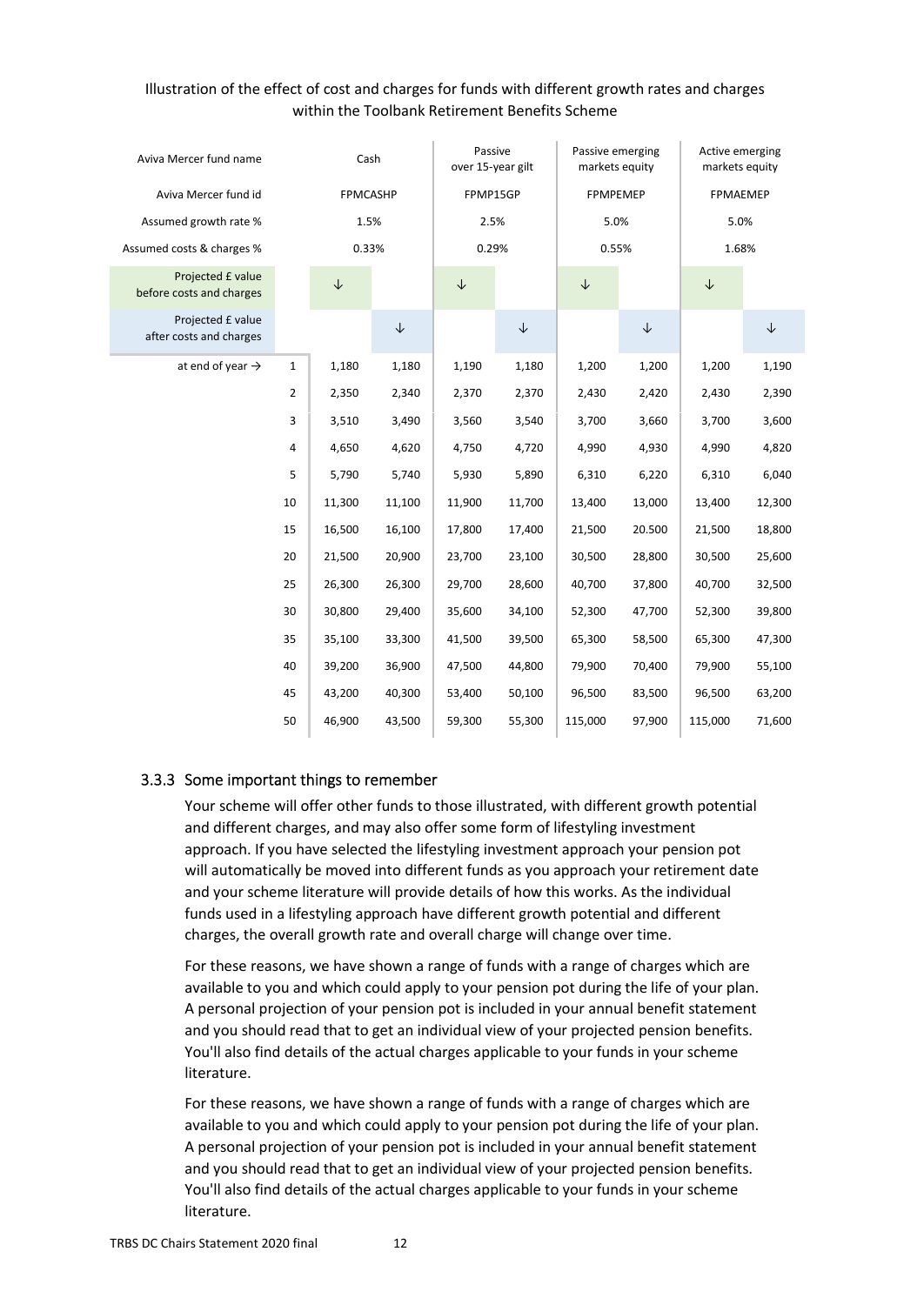The figures shown here:

- Shouldn't be used to make investment decisions. If you need to do that, we recommend that you take financial advice;
- May not be relevant to your personal circumstances. Your money may be invested in different funds, for example.

The illustrations were supplied by Aviva and the information above is only intended to be illustrative and members should exercise caution before relying on this information for the purposes of making decisions about savings, investment and retirement choices. In particular, the values shown are estimates based on a number of assumptions and are not guaranteed. Members should refer to [www.aviva.co.uk/scheme/toolbank f](https://eur02.safelinks.protection.outlook.com/?url=http%3A%2F%2Fwww.aviva.co.uk%2Fscheme%2Ftoolbank&data=02%7C01%7C%7Cd2bab57a810248f84e2808d8442a8156%7C84df9e7fe9f640afb435aaaaaaaaaaaa%7C1%7C0%7C637334296627272327&sdata=2Tey1%2B28hRhSUFHYfR1fvXdY8qzlu6ZsrJ%2F9PEfeAAk%3D&reserved=0)or more context about the characteristics (as opposed only to cost) of investment options and take independent financial advice as appropriate when making decisions.

#### 3.3.4 AVCs

The DB section AVCs were invested in Equitable Life's With-Profits Fund up to 31 December 2019 and then subsequently invested in Utmosts's Secure Cash Fund from 1 January 2020. The charges and transaction costs for Equitable Life's With-Profits Fund for the year to 31 December 2019 are shown below (annual costs were disclosed by Equitable Life on a quarter end basis so the trustees were unable to obtain costs and charges relating only to the 1 February 2019 to 31 December 2019 period).

| Fund management charge (p.a.)    | Total transaction cost |       |  |
|----------------------------------|------------------------|-------|--|
| Equitable Life With-Profits Fund | 1.00%                  | 1.04% |  |

The Utmost Secure Cash Fund charges 0.50% p.a. for annual management. We have not received the transaction cost information for the period from 1 January 2020 to 31 January 2020. However, the trustees will continue to request this information from Utmost at regular intervals along with disclosure of the reasons why the information hasn't been produced so far. The trustees will report on any missing data as soon as the information is available on the fund's website and the data will also be included in the Chair's statement for 2020/21.

#### <span id="page-12-0"></span>4 Value for members

We are required to assess whether the charges mentioned above represent good value for members. Good value means different things to different people at different times. However, achieving the right balance between costs, fund performance, communications, and the quality of scheme administration and customer service is important – low costs do not necessarily mean better value for members.

## 4.1 Process

<span id="page-12-1"></span>The standard process for the value for members assessment is as follows: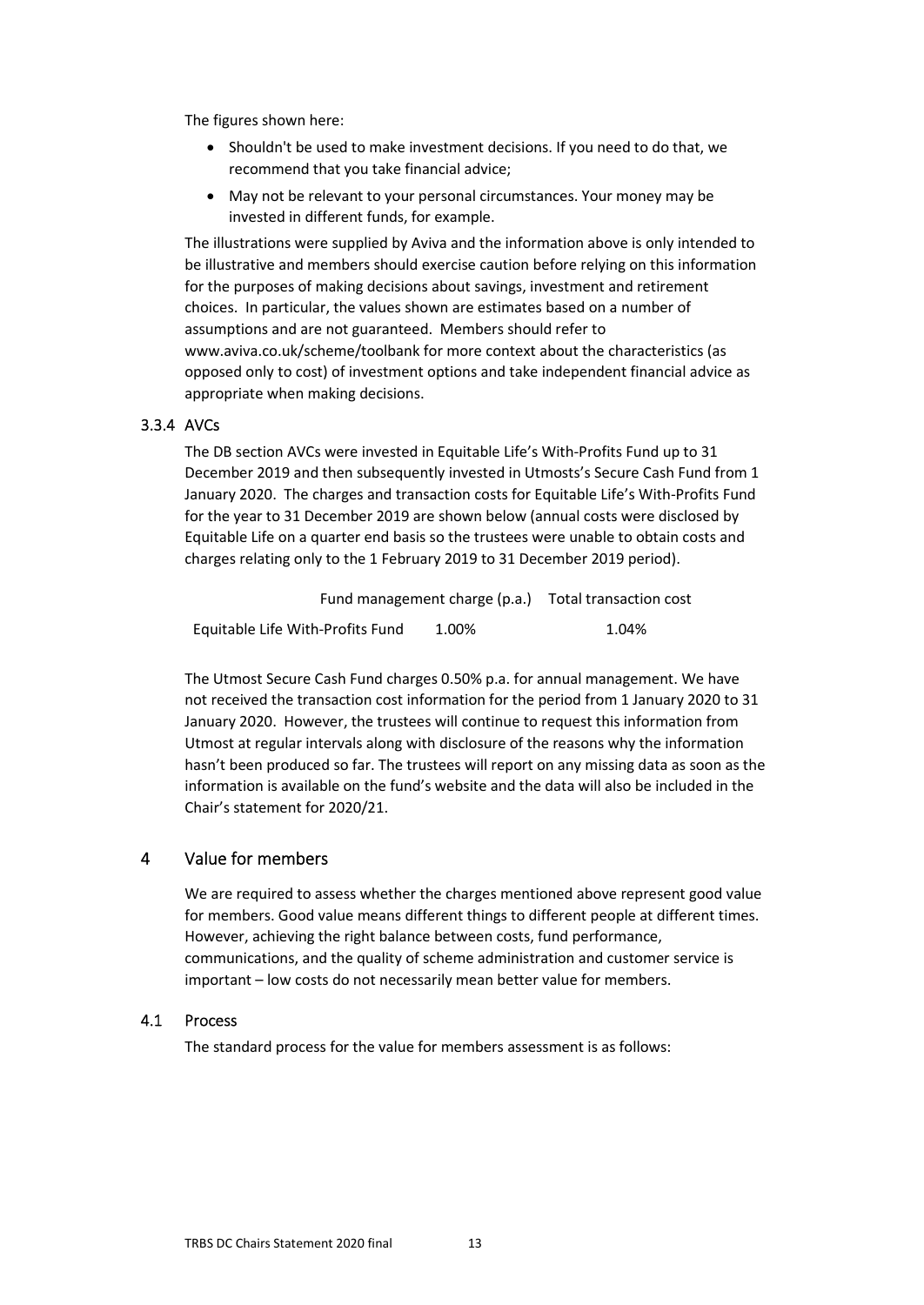- The trustees and their advisers review the assessment methodology to ensure it remains consistent with legal requirements, regulatory expectations, industry practice and any lessons learned from previous assessments;
- The trustees take advice on the review process from their advisers;
- The advisers are asked to assess value for money by reference to the agreed assessment methodology, publicly available information and any other benchmarking information available.

### 4.2 Considerations

<span id="page-13-0"></span>When carrying out the value for member assessments we considered:

- costs
- fund performance
- scheme administration
- online engagement and tools
- member service and communications.

The trustees appointed an external consultant, Mercer Ltd, to benchmark the scheme's charges for value and to assess also the quality of the services to which the charges relate.

Mercer reported that the Trustees can reasonably rate the plan as good value overall in relation to member borne costs and charges using price and performance criteria. Specifically, it advised the following in relation to charges and quality:

**Costs –** we are happy that the estimated investment costs applied to member funds overall (ranging from 0.14% to 0.35% p.a.) are at or below the median range of fees (ranging from 0.15% to 0.76% p.a.) for comparable funds based on the scheme's size and demographics.

**Fund performance –** we can confirm that the default and core funds have met or outperformed their targets set by our professional advisers. In particular, the default investment option has produced returns of 19.1%, 7.9% and 9.4% over 1, 3 and 5 years when compared to the respective benchmarks of 4.8%, 4.7% and 4.6%.

**Scheme administration –** we believe the overall performance of Aviva's administration service in 2019 was satisfactory. Evidence to support this conclusion includes the quarterly governance reports, improved member feedback, changes in key personnel leading to improvements and efficiencies, and the administration manual reflecting the scheme rules.

**Online engagement and tools –** we feel that Aviva's platform provides a good variety of tools and the ability for members to manage their investments. Evidence to support this conclusion includes an online portal where members can view the value of their fund and switch their investments, a retirement forecasting tool that allows members to see their estimated retirement income and a retirement planning tool that lets members select the level of retirement lifestyle they expect compared to their estimated retirement income.

**Member service and communications –** the trustees continually assess and review the DC pension provision to members and are committed to improving member communications and understanding member needs. As a result, the trustees believe that they provide positive member service and communications. Evidence to support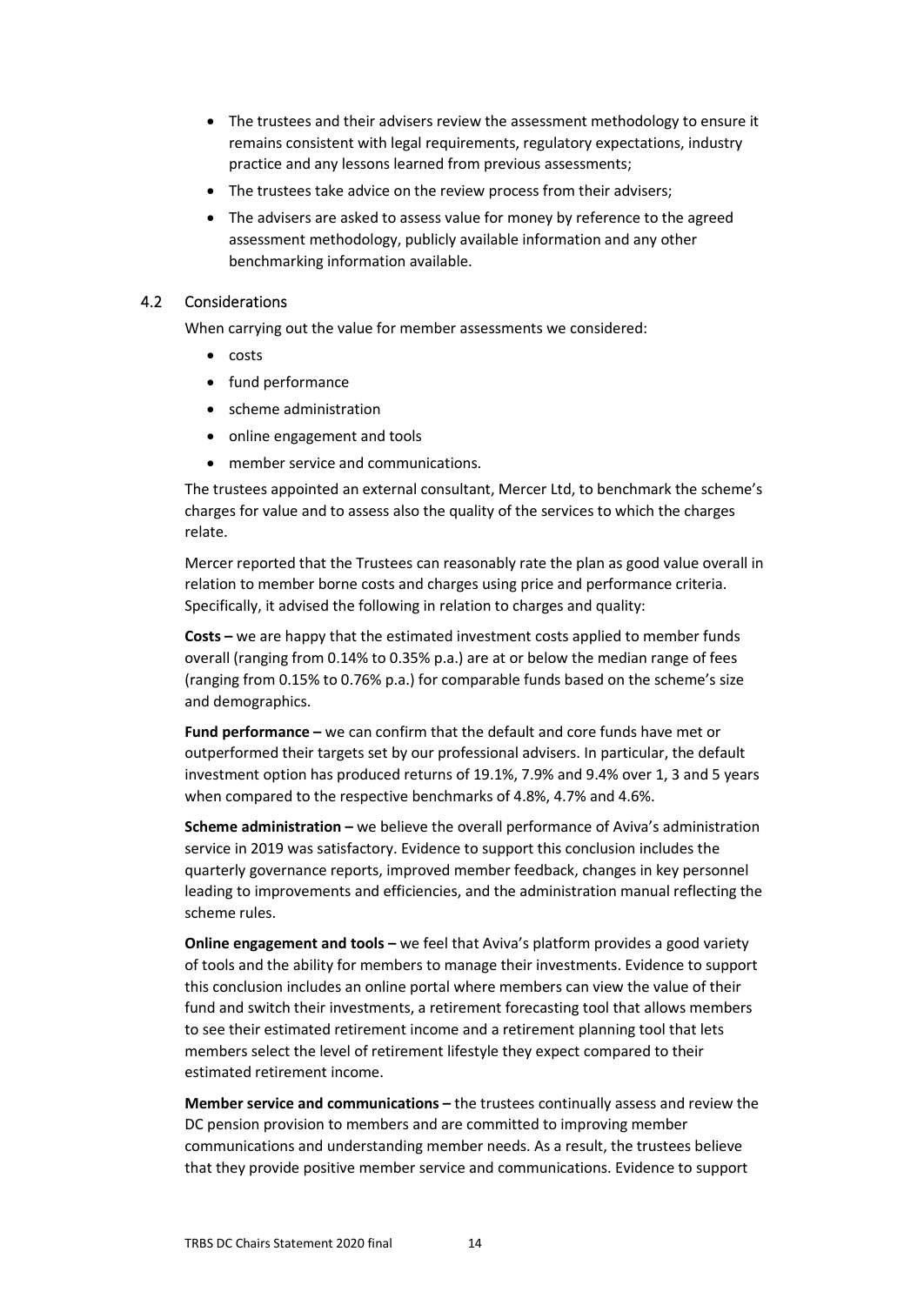this conclusion includes; access to customer service helplines and financial education webcasts and material, a company HR and pensions service that can answer member queries, company funded financial advice for members retiring, and pension education workshops.

We consider that the charges, when considered alongside the areas above, represent good value for members.

Members cannot drawdown their funds within the scheme but must transfer them to another life company. The trustees consider that members will benefit if one entity can manage the growth, pre-retirement and post-retirement phases of their pension. The trustees are now preparing to consult members on transferring DC pension provision to a master trust.

## 4.3 AVCs

<span id="page-14-0"></span>As part of the transition to Utmost, the trustees received investment advice on the suitability of the Utmost Secure Cash Fund and, subsequently, the Investing by Age strategy (the strategy Utmost AVCs will be invested in from 1 July 2020); this included details of the fees for these funds. The trustees continue to assess the value of these fees in future value for members' assessment.

### <span id="page-14-1"></span>**5 Our knowledge and understanding**

The scheme's trustees are required to maintain appropriate levels of knowledge and understanding to run the scheme effectively. Each trustee must:

- be conversant with the trust deed and rules of the scheme, the scheme's statement of investment principles and any other document recording policy for the time being adopted by the trustees relating to the administration of the scheme generally;
- have, to the degree that is appropriate for the purposes of enabling the individual properly to exercise his or her functions as trustee, knowledge and understanding of the law relating to pensions and trusts and the principles relating to the funding and investment of the assets of occupational pension schemes.

In addition, the trustees are also required to explain how their combined knowledge and understanding, together with the advice which is available to them, has enabled them properly to exercise their functions as trustees of the scheme throughout the scheme year.

The trustees have measures in place to comply with the legal and regulatory requirements regarding conversance and knowledge and understanding. Details of how the conversance and knowledge and understanding requirements have been met during the period covered by this statement are set out below.

## 5.1 The Trustee Board

<span id="page-14-2"></span>We recognise the importance of good scheme governance and we are committed to ensuring that we have the right skills collectively to achieve this.

We have been appointed to provide a mix of complementary skills. Some of us have been appointed by the company: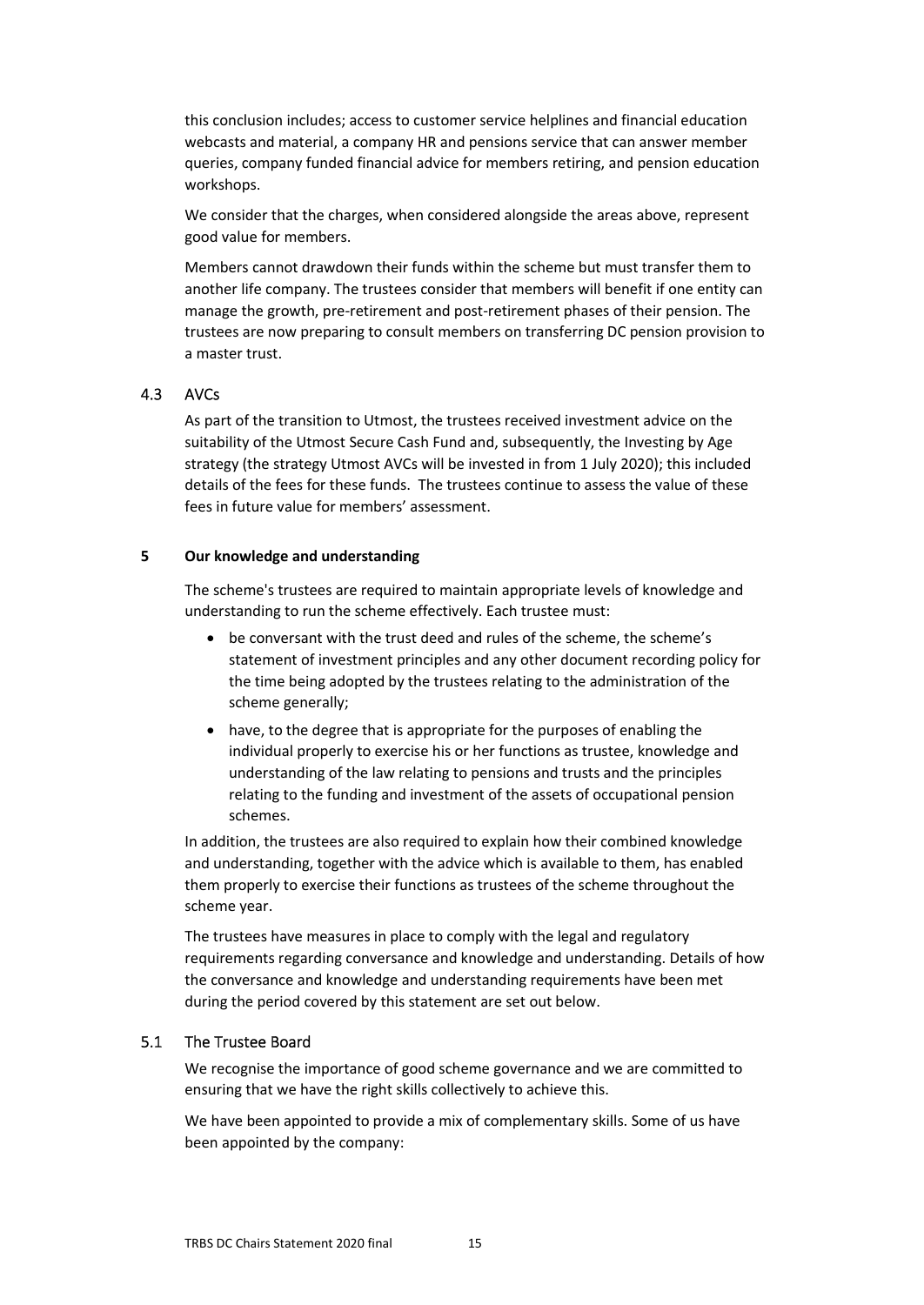## John Christie

A non-executive director of Dormole Limited (the principal employer to the scheme) and chair of the trustees. John is a chartered accountant and former audit partner and his financial and audit background particularly helps the trustees to fulfil their funding and investment fiduciary duties.

Steve Clemson

A director of Dormole Limited and long serving trustee. Steve is the managing director of C.A. Clemson & Sons Limited (an employing company of Dormole Limited) and brings extensive commercial experience that strengthens the trustees' relationship with Dormole Limited.

Jonathan Reynolds – Capital Cranfield Pension Trustees Limited

A professional trustee who is independent of the scheme and Dormole Limited. Jonathan has extensive pensions experience and before becoming a professional trustee spent many years advising pension schemes on governance and investment matters. Jonathan is a trustee of several DB and DC pension schemes and is able to offer sound guidance to the other trustees.

Other trustees have been nominated by members of the scheme.

• Andy Skinner

A director of Biz Power Tools Limited (an employing company of Dormole Limited) and an active scheme member. Andy's background in sales and business development assists the trustees in their relationship with advisers and scheme members. As a scheme member, Andy helps the trustees to act in the best interests of members.

Nic Hale

A retired sales and marketing manager of Toolbank (an employing company of Dormole Limited) and a pensioner scheme member. Nic's experience of contributing as an active scheme member and moving through the retirement process enables him to assist the trustees in communicating member options and improving their scheme experience.

During the scheme year, the trustees were supported by a scheme secretary.

Pensions manager

Up until 31 August 2019 Rick Lower was group pensions manager of Dormole Limited. Rick's background is in pension administration, secretarial services and in-house pensions management. Rick oversaw the organisation of each trustee meeting, ensured the scheme's governance activities were carried out and the trustees' knowledge and understanding requirements were met. Rick resigned with effect from 31 August 2019. Pinsent Mason Pensions Services was appointed to replace Rick with effect from 12 August 2019 to cover the services of pensions manager and scheme secretary. Pinsent Mason Pensions Services' contact details are at the end of this statement.

## <span id="page-15-0"></span>5.2 How we have ensured good knowledge and understanding during the scheme year

## 5.2.1 Trustee training programme

The training programme includes training on trustee powers, responsibilities, legislation, scheme rules, internal controls and investments. It is co-ordinated by the scheme secretary and is delivered by our advisors. This is effective because it ensures the trustees are reminded of their responsibilities and are kept up to date with the latest legislative requirements.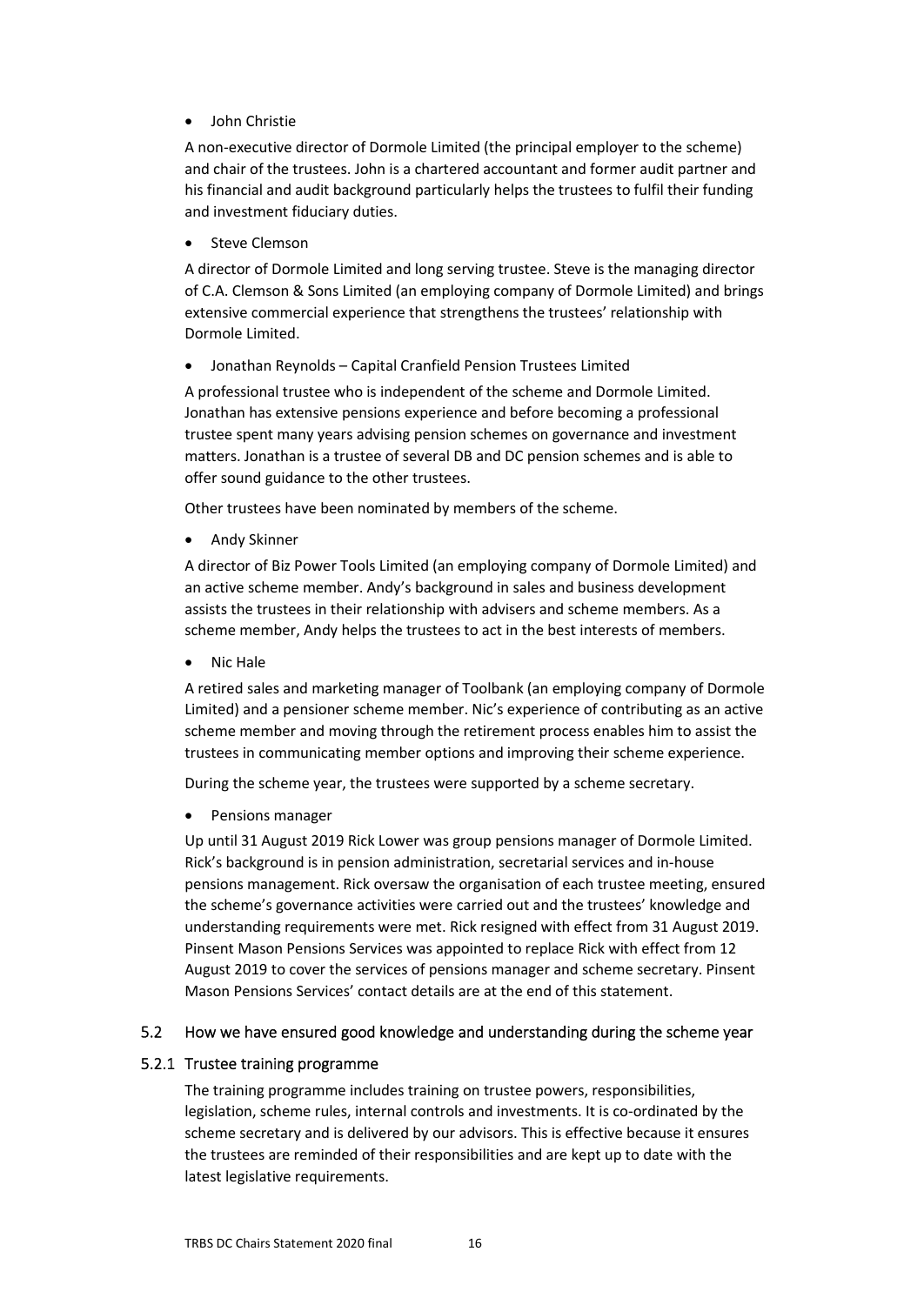The Trustees undertook a number of activities during the year that involved detailed consideration of pensions and trust law, the scheme's governing documents and investment principles. This allowed them to exercise their knowledge and understanding and to further strengthen their capabilities. These included:

- Discretionary powers which covered exercising of trustee discretion over death benefits payable including case studies (March 2019)
- Trustee responsibilities covering trustee powers, balance of powers, governance and administration (June 2019)
- General Data Protection Regulation (GDPR) policies and practices (June 2019)
- Investment training on environmental, social and governance (ESG) factors (June 2019)
- Essential pensions legislation including how legislation interacts with the scheme rules and an overview of member benefits and options (September 2019)
- New requirements on additional policies (including ESG) in the Statement of Investment Principles. The SIP was updated prior to 1 October 2019.

In addition, the Trustees receive regular updates from their advisers on the latest regulatory requirements and industry trends; in particular they are provided with a quarterly 'DC news & views' by their DC adviser which is included in the trustee meeting packs with topics discussed at the meeting where relevant.

The training programme is based on the results of the trustees' self-assessment where knowledge gaps or improvements have been identified. Further detail on this process is set out below.

## 5.2.2 Training record and self-assessment

We have created, maintain and monitor a training record with the support of the scheme's professional advisers. This lists the training completed by each trustee and is reviewed quarterly to ensure it is up to date.

Any knowledge gaps identified by either these reviews or annual self-assessment are addressed with our advisers who deliver bespoke training.

During the year the Trustees assessed their performance with the help of their scheme secretary and in line with their scheme objectives and calendar. They each answered the following questions:

- In what areas have we made most progress as a trustee board over the last two years?
- What have we done well?
- What are the main lessons learned that we should take into the next two years?
- What areas of our effectiveness should we focus on as a Board in the next two years?
- What do we value most about trustee X?
- Trustee X is most effective when…
- Trustee X would be more effective by...

The trustees reviewed the outcome of their assessment in December 2019 and as a result held an away day in February 2020 when Mercer, their advisor, provided training on buy-ins and buy-outs and their implications. The Trustees received an update on master trusts at the away day.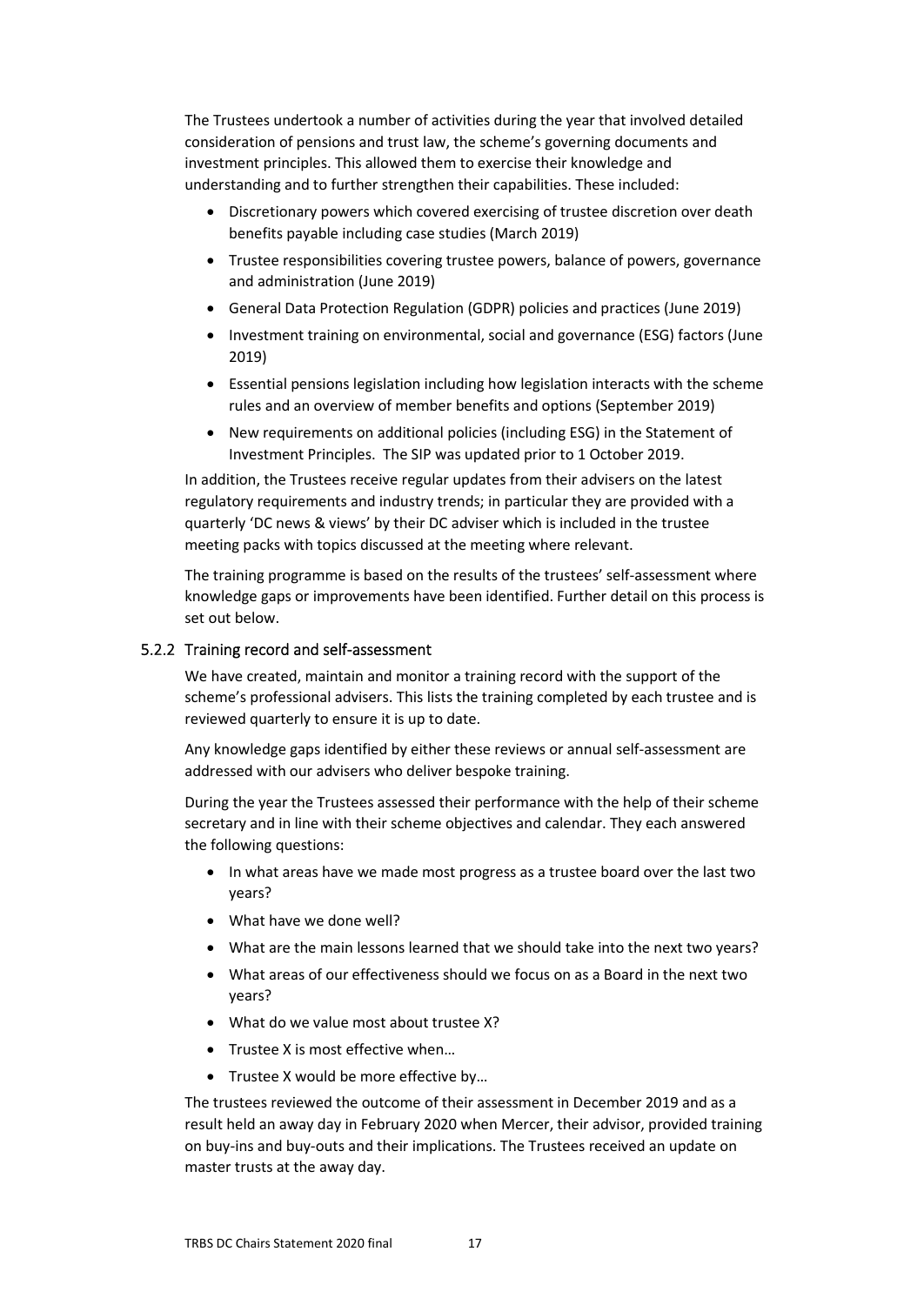Trustees are also able to attend external training events to enhance their knowledge and understanding.

## 5.2.3 New trustee induction process

John Christie and the scheme secretary take responsibility for ensuring that new trustees receive a comprehensive induction. This is carried out internally and covers:

- overview of DB and DC sections
- scheme funding
- scheme DB and DC investment strategies
- trustee and company balance of powers
- contributions and member journey
- retirement outcomes.

There were no new member nominated or employer nominated trustees appointed during the scheme year.

New trustees also have the opportunity to attend a new trustee training session led by a professional adviser. This covers the following:

- Scheme funding
- Scheme investments
- DC governance

New trustees are required to complete The Pensions Regulator's (TPR's) online trustee toolkit within six months of becoming a trustee. All trustees have completed TPR's trustee toolkit including its DC modules.

## 5.2.4 Advisers

The scheme's professional advisers have experienced teams that specialise in advising trustees of occupational pension schemes. They provide us with actuarial, investment, consultancy and legal advice, and with training.

Advisers provide us with significant support at trustee meetings and outside the trustee meeting cycle in respect of current issues and issues on the horizon. This helps to inform the topics for our trustee training programme.

## 5.3 How we demonstrate a good working knowledge

<span id="page-17-0"></span>The trustees have access to the services of a range of professional advisers. All trustee decisions are supported by professional advice where required, including professional advisers attending trustee meetings. Advice from our advisers and training, combined with the training record and new trustee induction process described above, helps to give the trustees a good working knowledge of:

- the scheme's trust deed and rules
- the scheme's statement of investment principles (SIP)
- trustee policies
- pension and trust law
- the funding and investment of occupational DC schemes.

In particular:

 The trustees and the scheme's professional advisers regularly review the appropriateness of policies, practices and the trust deed and rules to ensure that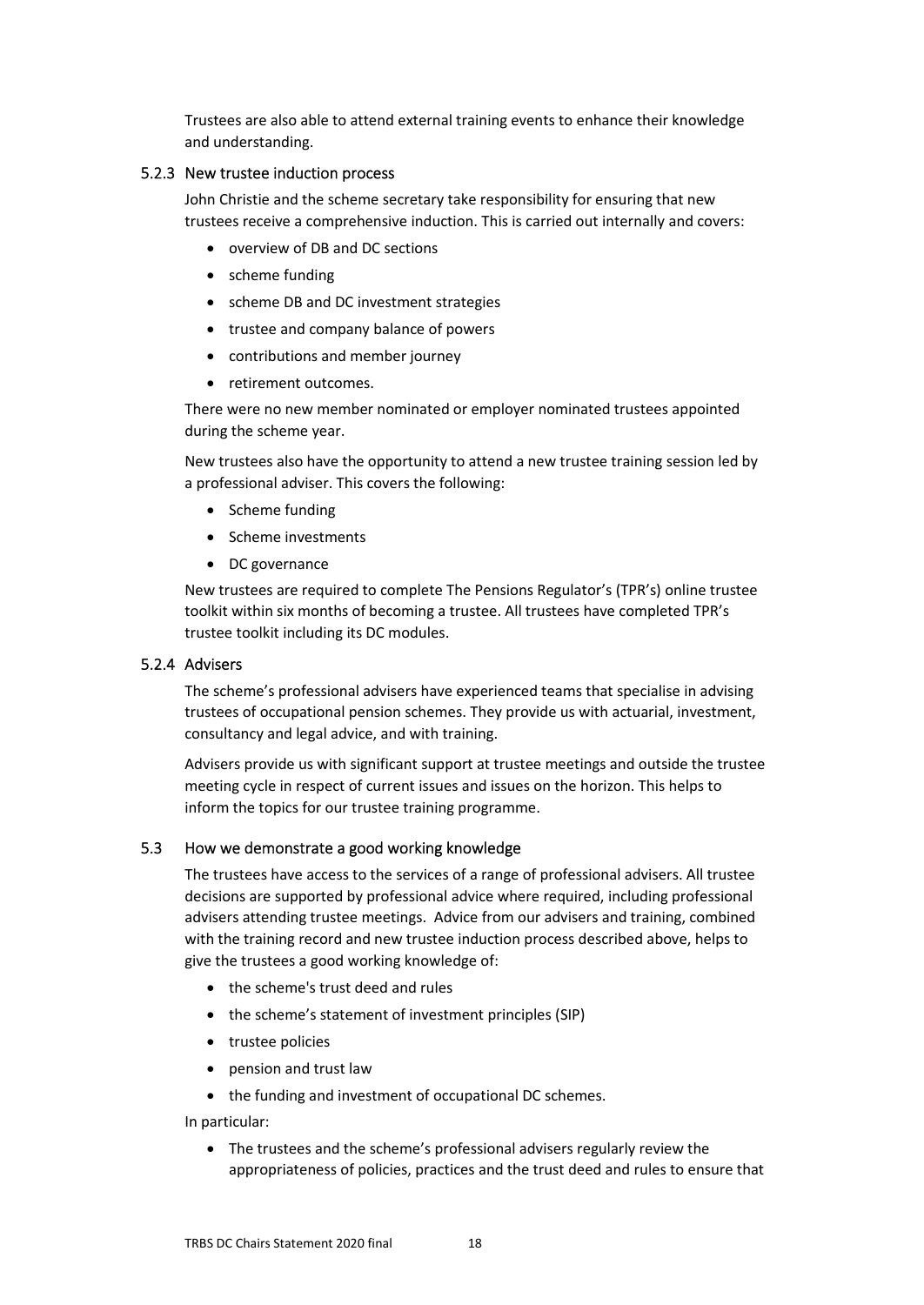they meet the latest legislative requirements and regulatory standards and that scheme documents are up to date and fit for purpose;

- A review of the register of interests is undertaken at each trustee meeting;
- In the scheme year the trustees reviewed and updated as necessary their General Data Protection Regulation (GDPR) policy and privacy notice, and internal dispute resolution procedure (IDRP) process. The policy and process are reviewed annually. The privacy policy and data protection policies were reviewed in June 2020 and the IDRP will be reviewed in September 2020;
- The trustees' investment advisor attends all trustee meetings which helps to support a working knowledge of the SIP and the relevant principles of funding and investment of occupational pension schemes;
- A review of the SIP (as described later in the statement) is undertaken with professional advisers, which supports a working knowledge of the current document. During the scheme year the SIP was reviewed and updated to take into account the environmental, social and governance (ESG) requirements;
- All trustees are expected to read and understand the scheme's key documents and current policies;
- The trustees' legal adviser, Pinsent Masons, attends trustee meetings to provide updates and training which helps to support a working knowledge of the law relating to pensions and trusts. During the scheme year Pinsent Masons provided training on trustee powers, trustee responsibilities and benefit options. In addition Pinsent Masons and Mercer each provide regular briefings on current issues including legal changes affecting pensions.

All of this means we have the combined knowledge and understanding to properly exercise our roles and responsibilities as the trustees of your scheme:

- we are able to challenge and question advisers, committees and other delegates effectively
- trustee decisions are made in accordance with the scheme rules and in line with trust law duties
- trustees' decisions are not compromised by such things as conflicts.

The Trustees undertook a board effectiveness review in December 2019. This concluded that scheme governance would be strengthened were each agenda item to include an executive summary and were the trustees to meet occasionally less formally between their quarterly meetings when topics needed to be explored more fully, for example buy-outs.

Considering

- the range of experience of the trustees
- training to address needs identified through self-assessment
- induction training
- advice from professional advisers

we are confident that our combined knowledge and understanding enabled us to properly exercise our functions as trustees throughout the period.